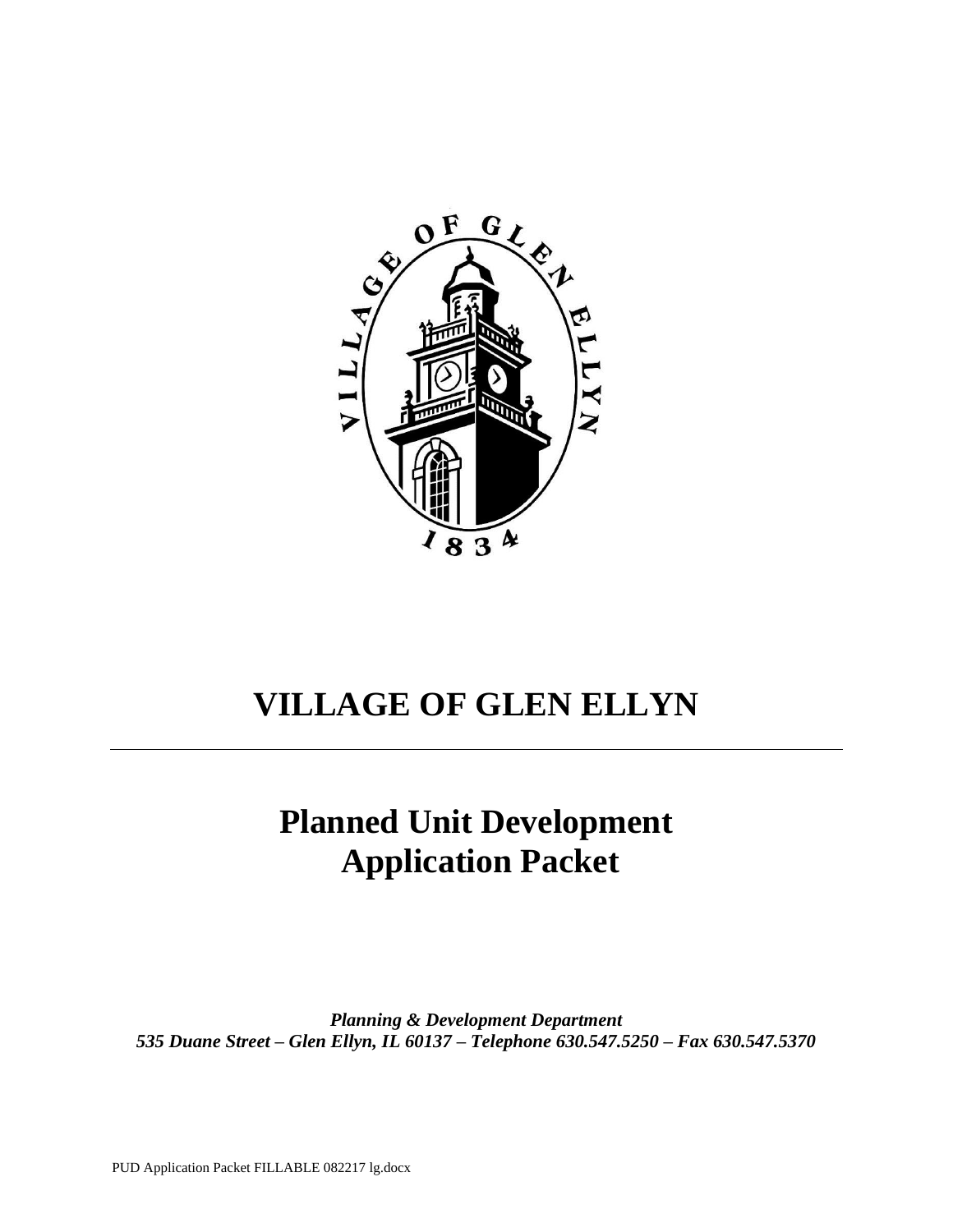## **PLANNED UNIT DEVELOPMENT OUTLINE**

1. Meeting with Planning and Development staff;

## **STAGE ONE: PRELIMINARY PLANNED UNIT DEVELOPMENT PLAN**

- 2. Pre-Application Conference before the Plan Commission;
- 3. Preparation of Preliminary Plan application materials;
- 4. Review of Preliminary Plan application materials by staff (recommended);
- 5. Formal Preliminary Plan application (submission of materials and fees);
- 6. Review by Development Committee;
- 7. Revisions to Preliminary Plan materials (as needed);
- 8. Notice in newspaper and by letter to surrounding property owners, sign(s) on site;
- 9. Review by Plan Commission at public hearing;
- 10. Preparation of minutes/transcripts;
- 11. Review by Village Board at workshop;
- 12. Action by Village Board at meeting (adoption of Preliminary Plan Ordinance);

### **STAGE TWO: FINAL PLANNED UNIT DEVELOPMENT PLAN**

- 13. Preparation of Final Plan application materials;
- 14. Review of Final Plan application materials by staff (recommended);
- 15. Formal Final Plan application (submission of materials);
- 16. Review by Plan Commission at public meeting;
- 17. Preparation of minutes/transcripts;
- 18. Review by Village Board at workshop;
- 19. Action by Village Board at meeting (adopt of Final Plan Ordinance).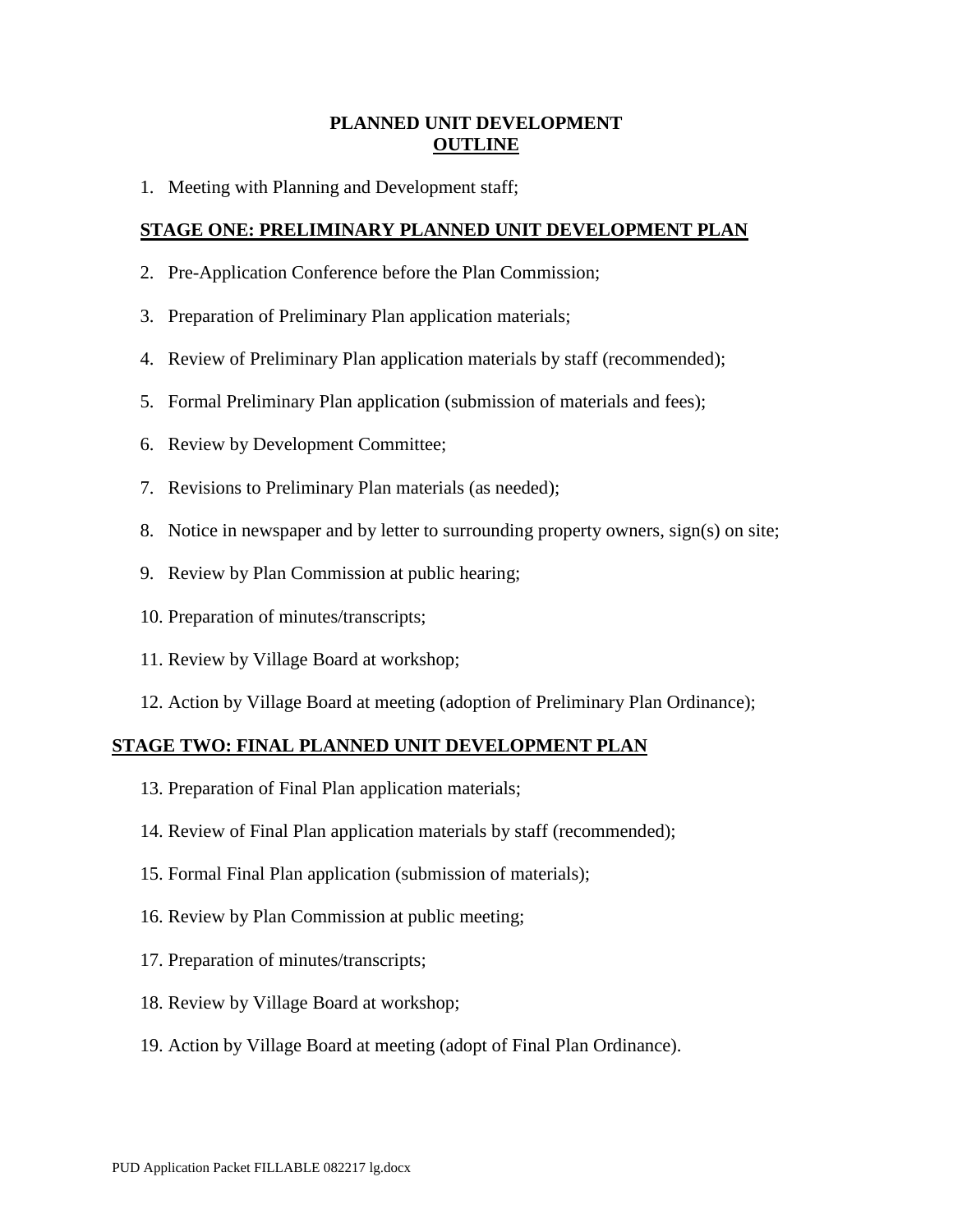## **PLANNED UNIT DEVELOPMENT PROCEDURE**

1. **Meeting with Staff:** The petitioner should meet with the Village Planner or Director of Planning and Development to informally discuss the proposed Planned Unit Development (PUD) prior to completing a formal application. At this meeting, the petitioner should provide general information which describes or outlines the existing conditions of the site and the proposed Special Use. The Planning and Development staff will present the review and approval process and the types and number of required submittals (see attached Submittals List).

For proposed PUD's in the C5 Zoning Districts, the Director of Planning and Development may waive the review and approval procedures for PUD's in favor of the review and approval procedures for Special Use Permits if such a waiver is determined appropriate. The Plan Commission may overturn the Director's decision if Commissioners believe the more detailed PUD review and approval requirements are appropriate.

2. **Pre-Application Conference:** Before formal application is made, staff will schedule for the petitioner a Pre-application Conference before the Plan Commission. The Preapplication Conference is mandatory and requires a fee of two hundred and fifty dollars (\$250.00). The purpose of the Pre-application Conference is to allow the petitioner to informally present the proposed PUD to the Plan Commission and to solicit the Commission's input prior to preparing Preliminary Plan documents. The petitioner will need to present a site plan, building elevations and any additional exhibits that are requested by the Development Department staff.

At the Pre-application Conference, the petitioner may request:

- a. Waiver of specific required submittals;
- b. Waiver of the PUD review and approval procedures in favor of the Special Use Permit review and approval procedures; and
- c. Simultaneous review of Preliminary and Final Plans.

The Plan Commission will comment on the proposed PUD these comments will

- 3. **Required Submittals:** The petitioner shall prepare the following items:
	- a. **Application:** Completed application for Planned Unit Development Preliminary Plan (form attached and associated fee); and
	- b. **Reimbursement of Fees Agreement:** Signed agreement consenting to reimburse the Village for out of pocket expenses incurred in processing the application.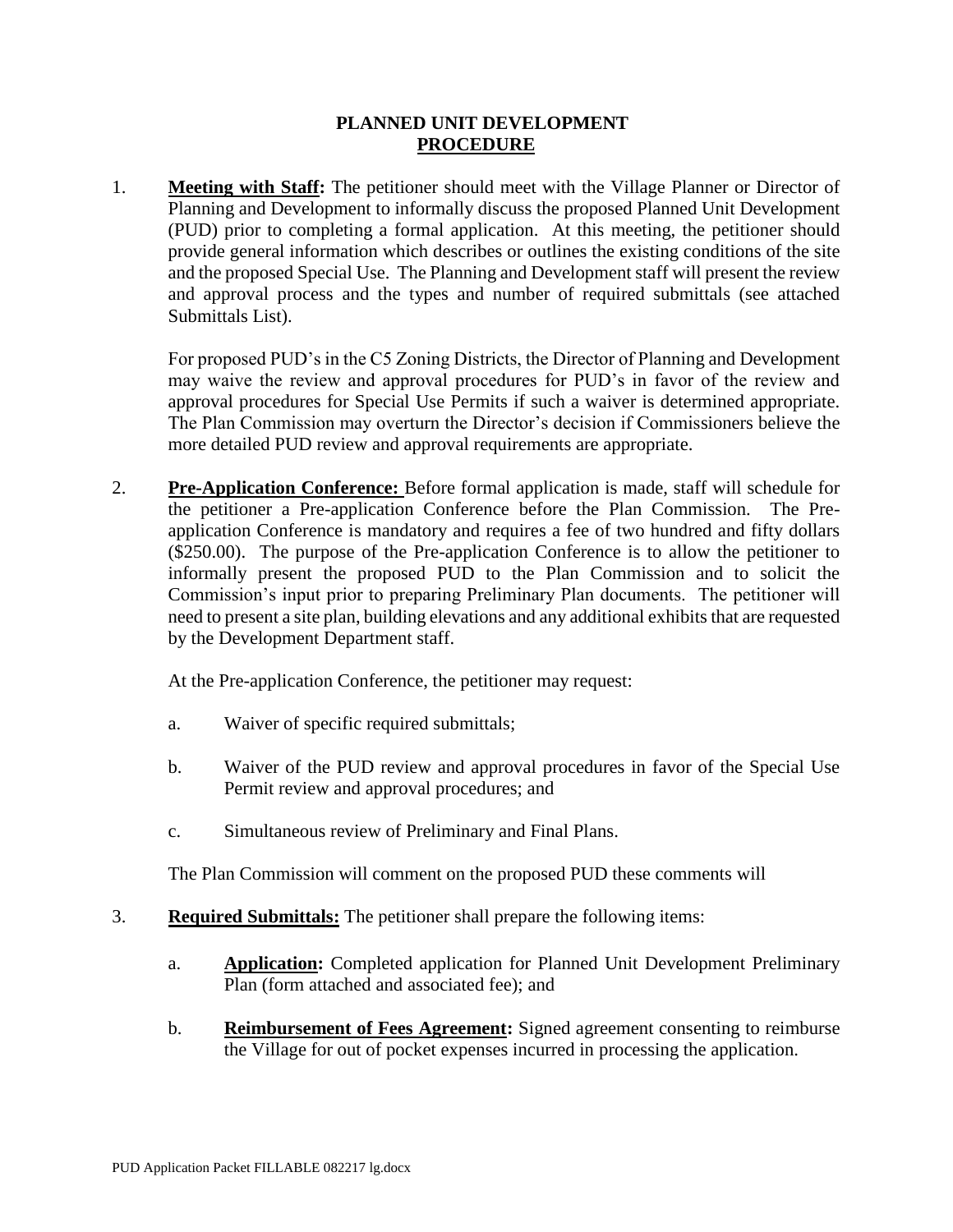c. **Preliminary Plan Materials:** The following items are from the Glen Ellyn Zoning Code, Section 10-10-15 (B):

## **1. General Information:**

- a. The name, address and phone number of the owner and applicant, pursuant to Section 10-10-10;
- b. Accurate legal description of the property to be subject to the Planned Unit Development, its common address and permanent index number;
- c. Present zoning classification for the property to be subject to the Planned Unit Development;
- d. The type of Planned Unit Development being requested residential or commercial;
- e. A listing of each separate use to be contained within the proposed Planned Unit Development;
- f. A listing of any proposed deviations from all Village regulations or standards including, by way of illustration and not limitation, the Zoning Code, the Subdivision Regulations ordinance, building codes, and other development codes or business regulations, together with an explanation of the reasons deemed by the applicant to justify the requested deviation;
- g. A quantitative summary including, but not limited to, the following required items:
	- (1) Acreage or square footage of the property proposed to be subject to the Planned Unit Development (subject parcel);
	- (2) Acreage of square footage for each proposed use area of land, including identified usable open space;
	- (3) Lot Coverage;
	- (4) Residential density, including tabulation of use, area and dwelling type of the number of dwelling units and bedrooms per unit and the units per acre per unit in estimated population;
	- (5) Number of locations by use area of parking spaces; and
	- (6) Areas of designated or commonly-owned and maintained open space as required by Section 10-7-4;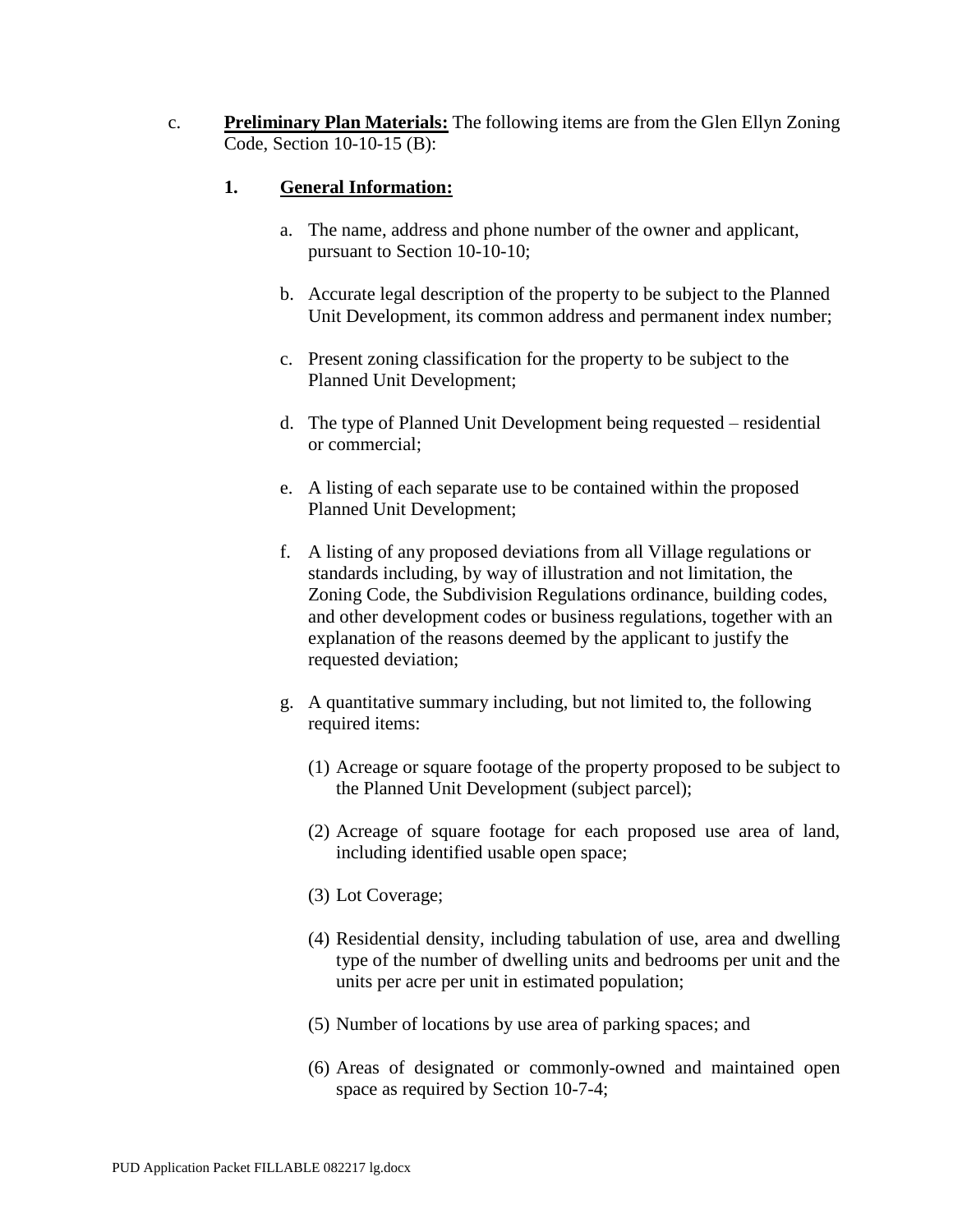## **2. Maps, Plats, and Graphics:**

- a. **Survey:** An accurate survey drawn to scale prepared by an Illinois Registered Land Surveyor and showing the boundary dimensions of the property to be subject to the planned unit development (subject property), including locations and dimensions of all existing public ways contiguous thereto;
- b. **Existing Site Conditions:** A map or plat drawn to scale and illustrating existing land, conditions including existing topography with contour intervals of not less than two feet  $(2)$  obtained from a field survey and referenced to an approved bench-mark, existing tree cover over ten inches (10") in diameter, location of any soil borings or seepage tests, existing water-related feature, prominent vegetation, unique soil conditions and other environmental data;
- c. **Surrounding Conditions:** A map or plat illustrating the use, type, elevation and location of all properties and improvements thereon within 250 feet of the perimeter of the subject property;
- d. **Preliminary Planned Unit Development Plat:** An accurate dimensioned plat of the subject property showing at least the following information:
	- (1) Each proposed use area and arrangement of all buildings and structures therein, including location, height, size, and relative distances;
	- (2) The proposed location, size, height, elevations and orientation of all signs;
	- (3) The proposed number and arrangement of all off-street parking and loading spaces, location and width of driveways, entrances and exits and their relationship to existing streets;
	- (4) All areas to be maintained as permanent designated open areas or recreational facilities as required by Section 10-7-4;
	- (5) The proposed location for public parks, public playgrounds, public schools, commonly-owned community buildings and open areas other than those required by Section 10-7-4;
	- (6) The proposed location and dimensions of all pedestrian walkways; and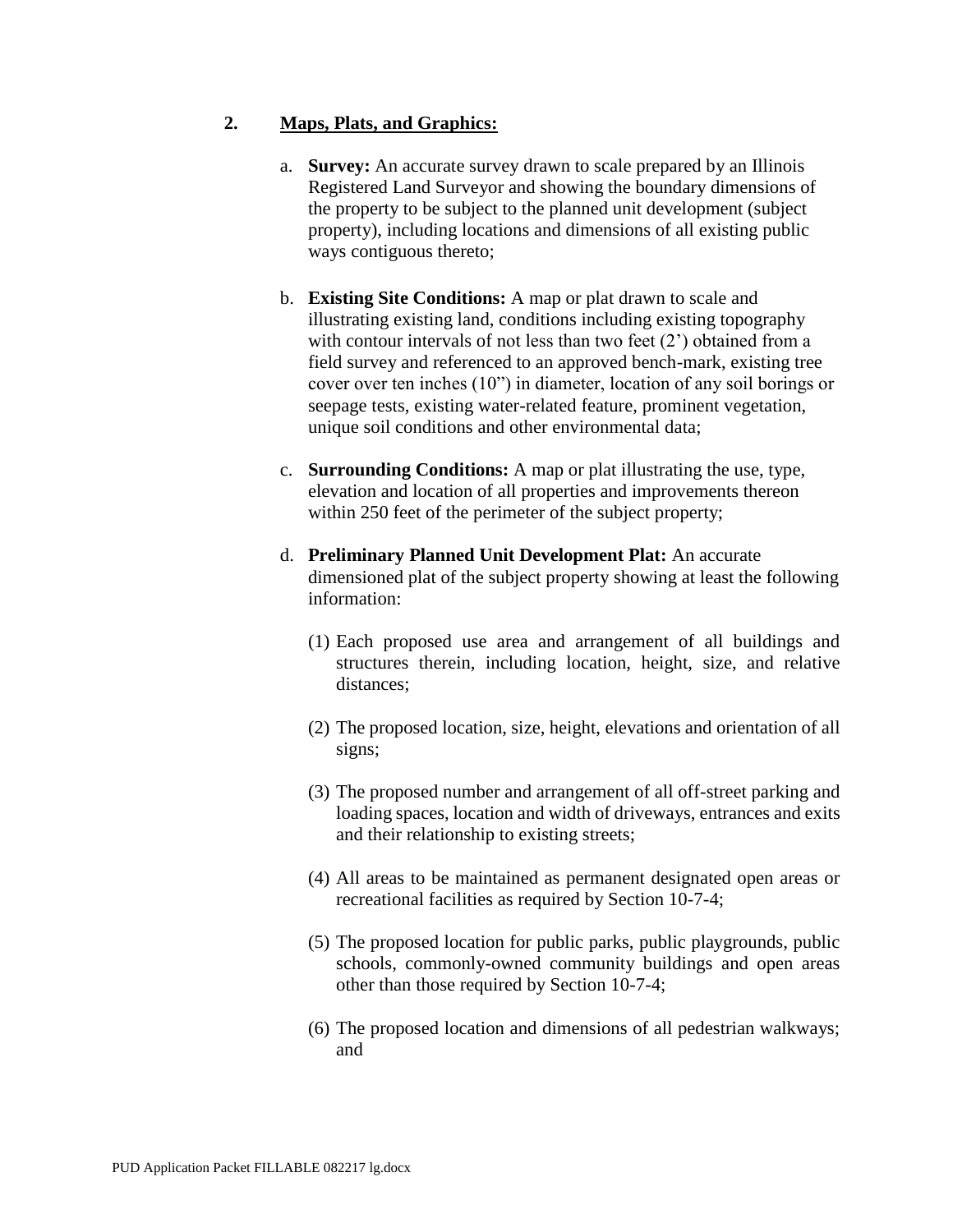- (7) The proposed location and dimensions of all streets, vehicular accesses or driveways;
- e. **Grading and Landscape Plan:** A site plan drawn to scale and illustrating all excavation and/or filling of the property together with a Preliminary Plan for the revegetation and formal landscaping of the site, including location and type of plant materials to be used and indicating which existing plant materials are to remain or be moved on the site;
- f. **Utility and Drainage Plan:** A proposed site plan illustrating existing and proposed underground utilities, including gas mains, electric transmission lines, telephone lines, water distribution lines, sanitary sewers, storm sewers, cable communication lines and the like, with pipe size and direction of flow being shown, the location and topography of all drainage retention facilities and a drainage plan with sufficient control grades to indicate the intent of the drainage plan, the location and size of any public rights-of-way for the widening, extension or connection of major streets and the installation and maintenance of private or public utilities or emergency access areas; and
- g. **Building Plans:** Preliminary building plans for all buildings, other than detached single-family dwellings, including proposed floor plans, exterior elevations, cross-sections, perspective drawings, and outline specifications of the type of building materials, type of wall and roof construction and type of pavement and surfacing materials proposed to be used (in lieu of preliminary building plans for single-family dwelling, proposed architectural guidelines for the construction of singly-family dwellings shall be provided).

## 3. **Supporting Documentation:**

- a. A statement signed by the owners of the property describing the arrangements by which the owners propose to regulate use of the property and otherwise insure development in accordance with the Comprehensive Plan;
- b. A cost-revenue study showing both the immediate and long-term effects of the development on schools and municipal services, including a letter signed by the superintendents of affected school districts, or other appropriate official of the districts and any park districts public library, fire department or other public body indicating the developer has notified the district or public body of the proposed development and its proposed effect on school enrollment or the services provided by the district or public body;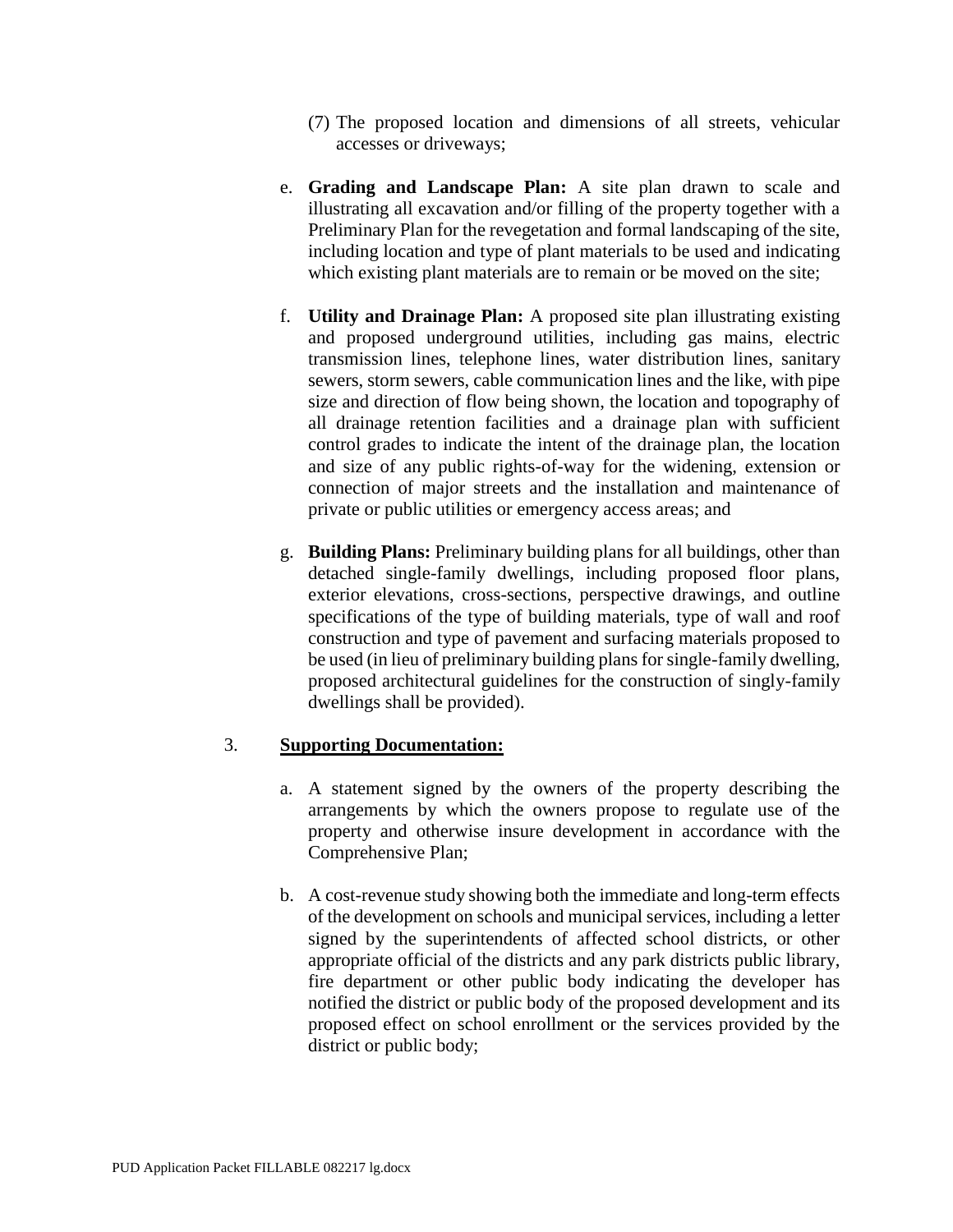- c. A traffic analysis prepared by a Registered Professional Engineer who is skilled in the science of traffic engineering, indicating the estimated traffic to be generated by the complete development of the project, with said estimate shown for an average week, twenty-four (24) hour period, and for peak morning and evening traffic hours. The impact of this new traffic on existing traffic in the vicinity of the project shall be appraised and a list submitted of new street construction and new traffic control measures required to accommodate the estimated traffic increases;
- d. An environment impact study including air quality and water quality data;
- e. For land which was outside the Village limits on September 26, 1972, a natural resources analysis report from the Kane-DuPage Soil and Water Conservation District shall be provided, prior to any scheduled public hearing date;
- f. Any soil boring or seepage tests or other tests or information concerning existing land or environment conditions;
- g. A statement of economic justification or a market analysis of proposed uses in the Planned United Development;
- h. A proposed draft of covenants, conditions and regulations to assure property maintenance and repair of and to provide for maintaining adequate personnel to assure security of all areas and facilities under common ownership, including but not limited to, common area utilities, designated open areas, recreational facilities and drainage facilities with provisions for the payment for such maintenance, repairs and security and enforceability thereof by or on behalf of the Village. The proposed draft shall include, where appropriate, any proposed charter and/or bylaws of an association for owners or tenants within the Planned Unit Development and/or a copy of any proposed condominium, townhouse, recreation or easement or other operating documents;
- i. A statement indicating the preliminary time schedule for development and construction of the entire project;
- j. A statement indicating the stages, if any, which will be followed in carrying out construction of the proposed planned unit development and interim use and maintenance of areas not under construction at any given time;
- k. Evidence of the capability of the proposed developer to implement the general type of development proposed in the Planned Unit Development documents; and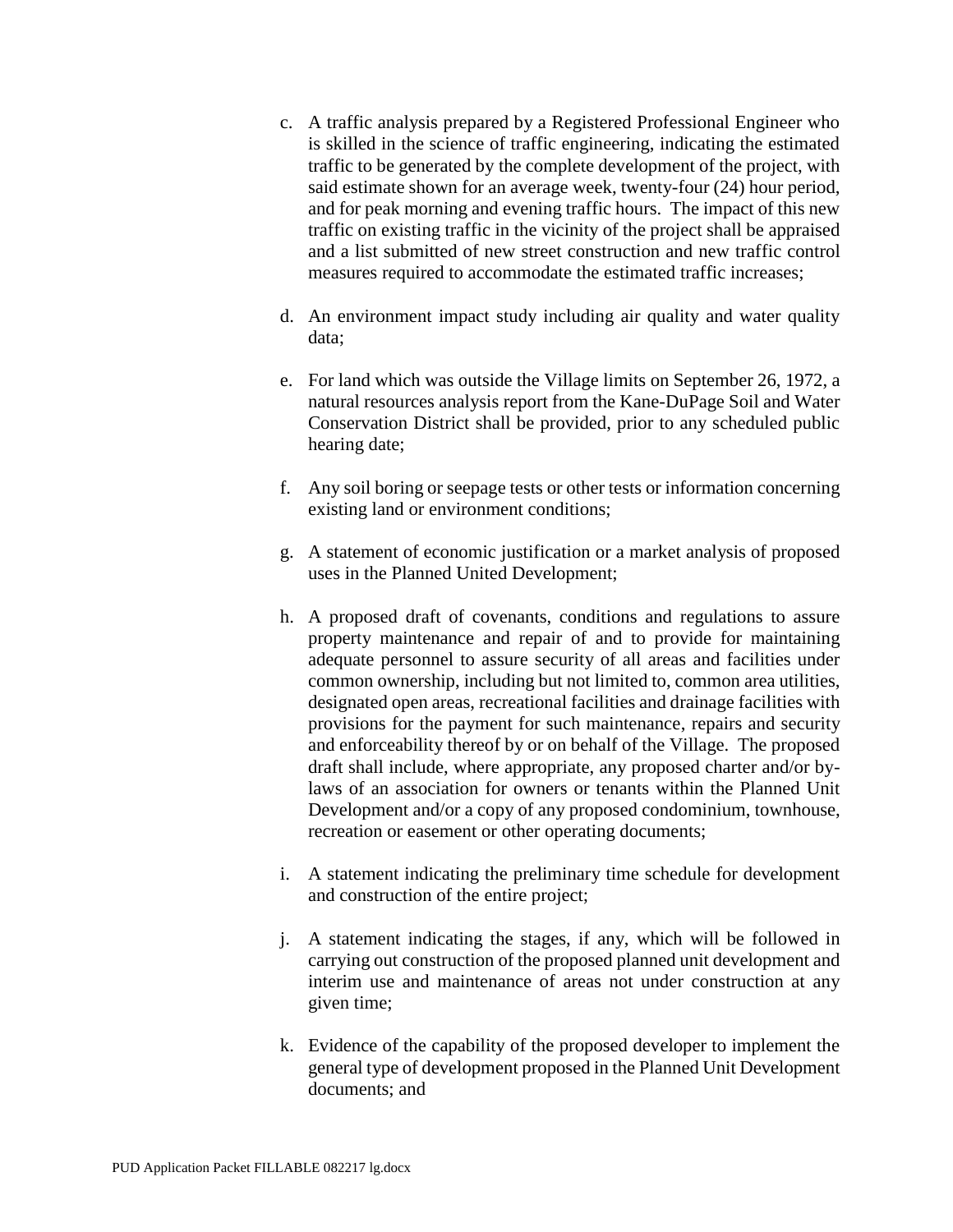l. A written statement providing that the owners and developers agree to be bound by the covenants, conditions and regulations proposed by the applicant and further agree to register such agreements with the DuPage County Recorder of Deeds, which statement shall be signed by all owners of record and the applicants and filed with the Director of the Department of Planning and Development before any public hearing on the Preliminary Plan will be conducted by the Plan Commission.

**NOTE:** The petitioner should be aware that the requirements outline herein are the minimum requirements for the processing an application for PUD Preliminary Plan approval and that, from time to time, the Plan Commission may require such other information that it deems necessary to determine if the proposed PUD meets the intent and requirements of the Zoning Code. The petitioner may also supplement the application with additional supporting material pertinent to the proposal.

**NOTE:** After the petitioner has prepared the items above, it is recommended that the petitioner submit the application to the Planning and Development staff for review for completeness of the application materials prior to making the required number of copies.

4. **Escrow Account for Consultants:** The Village utilizes consultants as Village Engineer, Village Attorney, and secretary for the Plan Commission. Prior to involving these individuals in the review of any proposed PUD, the Village requires a developer to establish an escrow account to pay the Village consultant costs. The minimum amount of the escrow account is \$1000. The Director of Planning and Development may set a higher minimum, based on an evaluation of the size of the project and likely expenses associated with the review and approval process. Once the escrow account is established, the Village involves its consultants in the review process as necessary. As invoices are received from the consultants, the Village draws on the account. The account is also used to pay for transcribing and recording fees. The developer is given a monthly accounting of the invoices, and requested to bring the amount of the escrow account back to the original figure. The escrow account is maintained throughout the review and approval process, and the building process as well. Once the project is complete, any remaining funds in the escrow account are returned to the developer.

### 5. **Development Committee:**

a. Upon receipt of the required number of copies of the items enumerated above and the establishment of an escrow account, the Planning and Development staff will, within 15 days, arrange for the review of the plans by the Development Committee. The Development Committee consists of: the Director of Planning and Development, who acts as Chairman; the Village Planner; the Building and Zoning Official; the Director of Public Works; the Chairman of the Plan Commission or other designee; and any other technical person invited by the Director of Planning and Development (Village Engineer, Fire Chief, Police Chief, etc.);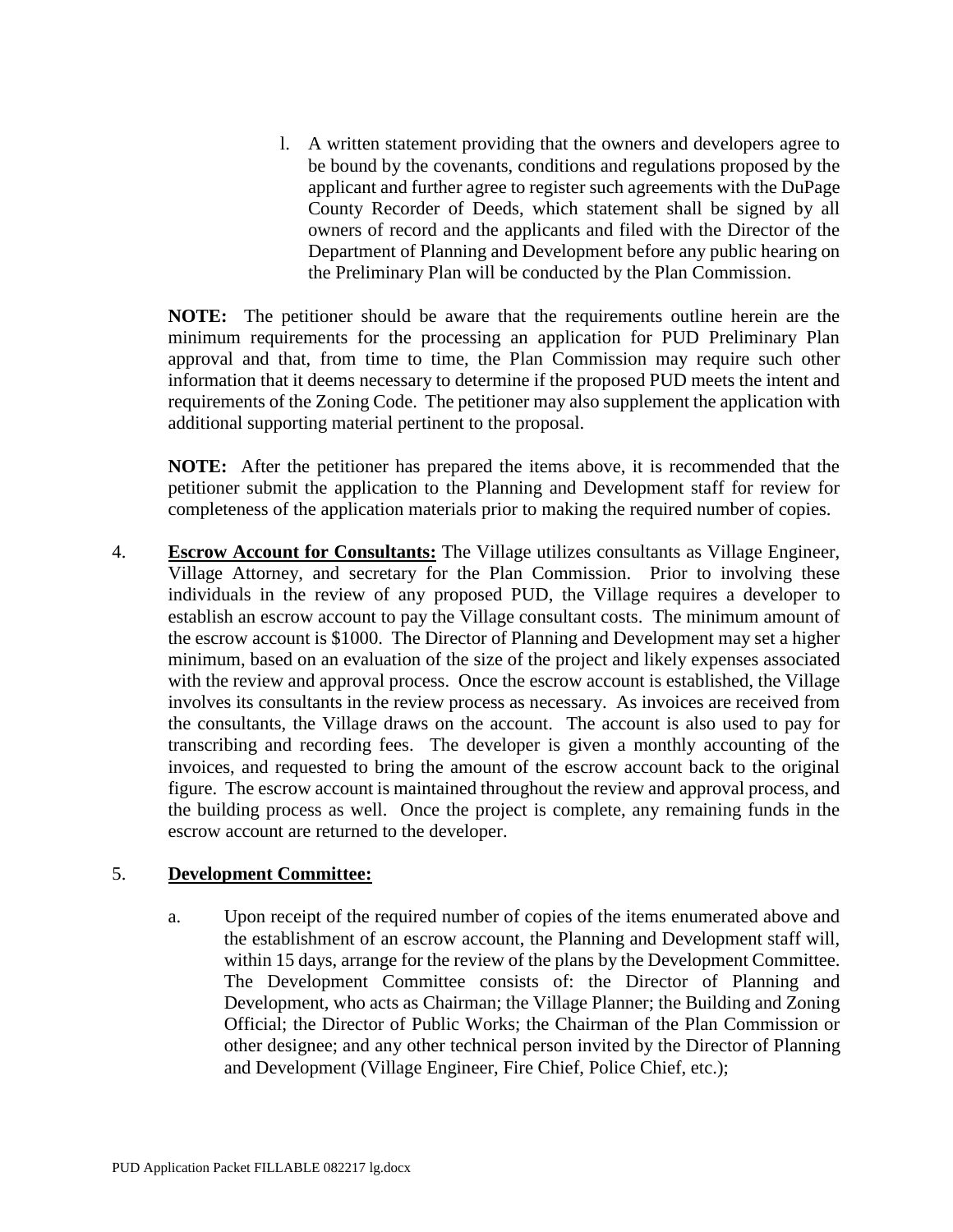- b. Within 30 days of receipt of the PUD Preliminary Plan application materials, the Development Committee will submit a written report which notes any deficiencies or concerns to the Plan Commission. The report will be filed with the Village Clerk, and a copy will be provided to the petitioner.
- 6. **Development Committee Report:** At the next available meeting of the Plan Commission following receipt of the Development Committee report, the Plan Commission will review the report and notify the petitioner in writing of any deficiencies in the plan with respect to required information. The petitioner is expected to attend this public hearing. The petitioner will be given time to correct any deficiencies.

## 7. **Application and Fees:**

- a. Once the Preliminary Planned Unit Development Plans are in final form, the petitioner may formally apply for Preliminary PUD Plan approval. A total of 20 sets of the application packet, consisting of one copy of each of the required submittals, must be provided. If the PUD also requires one or more Variations, additional copies may be necessary. At the time that the formal application is made, the developer must pay the application fees. Staff will inform the petitioner of the current fee for PUD review. The fee is applied toward the cost of postage, publication of the legal notice, and project review costs. If the Director of Planning and Development or the Plan Commission determine that the Special Use review and approval procedures are to be used in lieu of the PUD procedures, the fee for Special Use Permits will apply. The fee for Exterior Appearance Review also applies;
- b. Not more than 30 days nor less than 15 days before the public hearing before the Plan Commission, the Planning and Development staff will place a legal notice in The Daily Herald which will describe the petitioner's request, location of the subject property and the time, date, and location of the public hearing. The staff will also mail a notice of the PUD request to the property owners within 250 feet of the subject property as identified by the Village. The petitioner will be notified by certified mail of the public hearing. Finally, staff will cause to be placed on the subject property, not less than 15 days prior to the public hearing one or more signs, which announce that a public hearing regarding the subject property will be held. The sign shall remain until completion of the public hearing, after which it will be removed. Jurisdiction of the Plan Commission to hold the public hearing shall not be affected by the absence of a sign, if such absence is not the result of the petitioner.

## 8. **Public Hearing:**

a. The Plan Commission meets on the second and fourth Thursday of each month at 7:00 p.m. in the Glen Ellyn Civic Center, 535 Duane Street;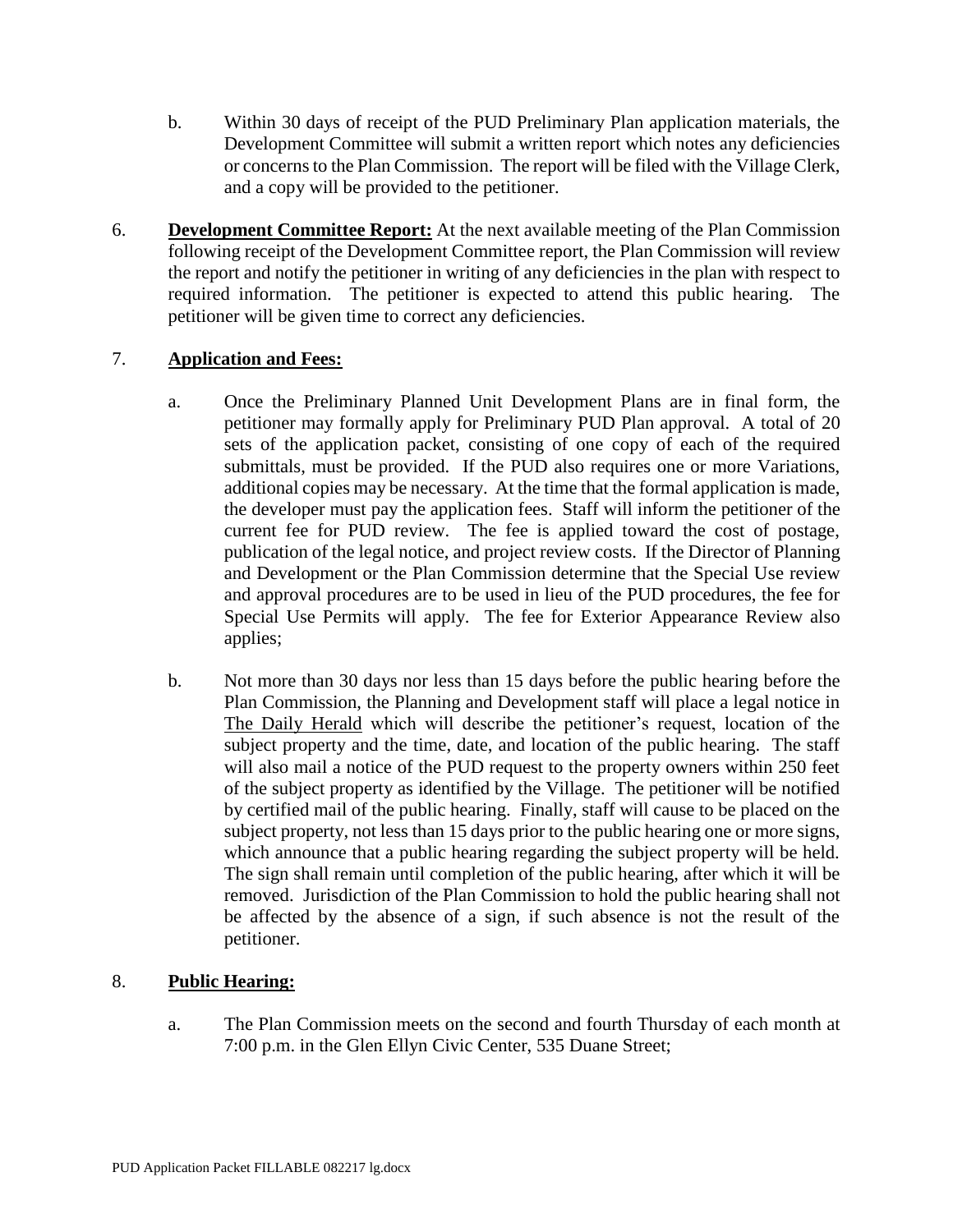- b. The petitioner or his/her representative must attend the public hearing. It is the responsibility of the petitioner to present an argument supporting the request for the PUD Preliminary Plan in a complete and logical manner and to have available all the evidence necessary to support the request. It is advisable, but not required, for the petitioner to prepare color versions of the plans (preliminary plan, landscaping, building drawings, etc.) mounted for presentation purposes;
- c. The Plan Commission may make a decision at one meeting or choose to continue the public hearing to another date for a variety of reasons, including but not limited to: additional information is deemed necessary; Plan Commissioners desire an opportunity to visit the site or request staff to conduct further research; or insufficient time remains on the night of the public hearing to conclude the hearing. If the hearing is continued, no additional public notice is require to be published, however, the sign remains on the subject property;
- d. At the close of the public hearing, the Plan Commission will take a roll call vote on the requested PUD Preliminary Plan. The Plan Commission may recommend approval, approval with conditions, or denial. In making its recommendation, the Plan Commission must evaluate the PUD in the light of the Evaluation Factors set forth in Section 10-7-7 of the Zoning Code and must find that the requested PUD Preliminary Plan:
	- 1. Will be harmonious with and in accordance with the general objectives, or within a specific objective of the Comprehensive Plan or the Zoning Code;
	- 2. Will be designed, constructed, operated, and maintained so as to be harmonious and appropriate in appearance with the existing or intended character of the general vicinity and that such use will not change the essential character of the same area;
	- 3. Will not be hazardous or disturbing to existing or future neighborhood uses;
	- 4. Will be served adequately by essential public facilities and services such as highways, streets, police and fire protection, drainage structure, refuse disposal, water, sewers and schools, or that the persons or agencies responsible for the establishment of the proposed Special Use shall be able to provide adequately any such services;
	- 5. Will not create excessive additional requirements at public cost for public facilities and services and will not be detrimental to the economic welfare of the Village;
	- 6. Will not involve uses, activities, processes, materials, equipment or conditions of operation that will be detrimental to any persons, property or the general welfare by reason of excessive production of traffic, noise, smoke, fumes, glare or odors;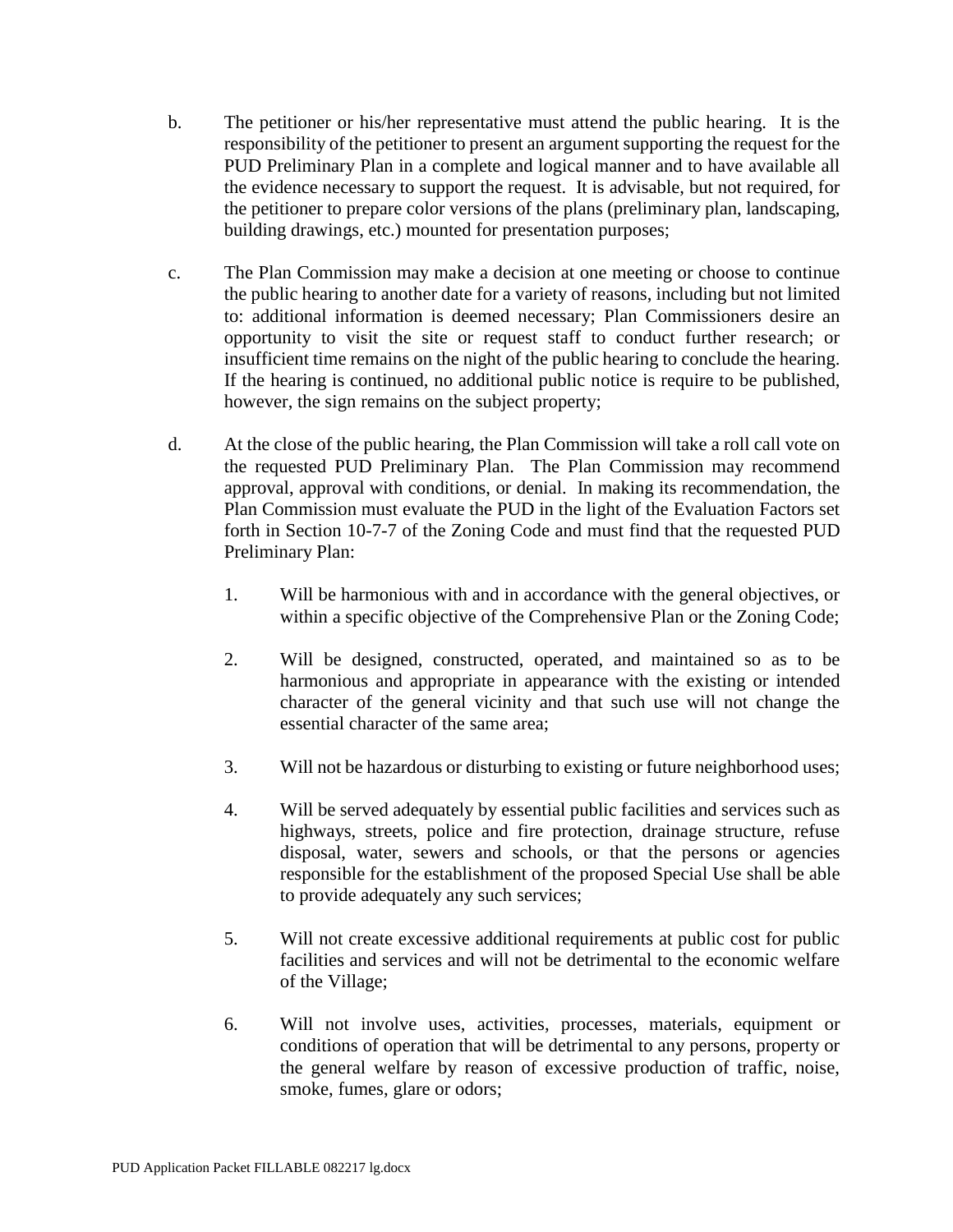- 7. Will have vehicular approaches to the property which shall be so designed as not to create an undue interference with traffic on surrounding public streets or roads;
- 8. Will not increase the potential for flood damage to adjacent property or require additional public expense for flood protection, rescue or relief; and
- 9. Will not result in destruction, loss or damage of natural, scenic or historic feature of major importance to the community.

## 9. **Village Board:**

- a. Within 90 days after the close of the public hearing, the Plan Commission will submit transcripts/minutes to the Village Board which state what occurred at the public hearing, the exhibits presented, the citizens and witnesses heard, and the recommendation rendered. A written transcript of the public hearing will also be forwarded;
- b. After receiving the minutes or transcripts and supporting documents, the Village Board will schedule the Preliminary Plat of Subdivision request on one of the Village Board agendas. The Village Board meets on the second, third and fourth Monday of the month. The second and fourth Monday are formal meetings where the board will take action, while the third Monday is a workshop. At the workshop and pre-board meeting, the Village Board discusses and decides what action will be taken on the agenda items for the formal meetings. The petitioner will be informed by the Planning and Development staff at which Village Board workshop or pre-board meeting they will be required to attend. The petitioner or his/her representative must be in attendance at these meetings.
- c. The meeting of the Village Board is not a public hearing. The Village Board may decide to approve, approve with conditions, or deny the requested PUD Preliminary Plan. The Village Board may require such special conditions in the approval of the PUD Preliminary Plan as deemed necessary to ensure conformity with the intent of all elements of the Comprehensive Plan and the stated purposed of the PUD's. PUD's are approved by an ordinance which includes the findings of the Plan Commission and sets forth specific terms of relief from the regulations of the Zoning Code with reference to exhibits presented during the Public Hearing; and
- d. Approval of the PUD Preliminary Plan does not constitute approval of any final development plans; rather, it is deemed an expression of approval of the layout submitted as a preliminary guide to the preparation of final development plans. The PUD must thereafter be developed essentially in accordance with any condition and exhibits presented as part of the Preliminary Plan application materials. No building permits can be issued until a final development plan has been approved by the Village Board and filed with the DuPage County Recorder of Deeds. The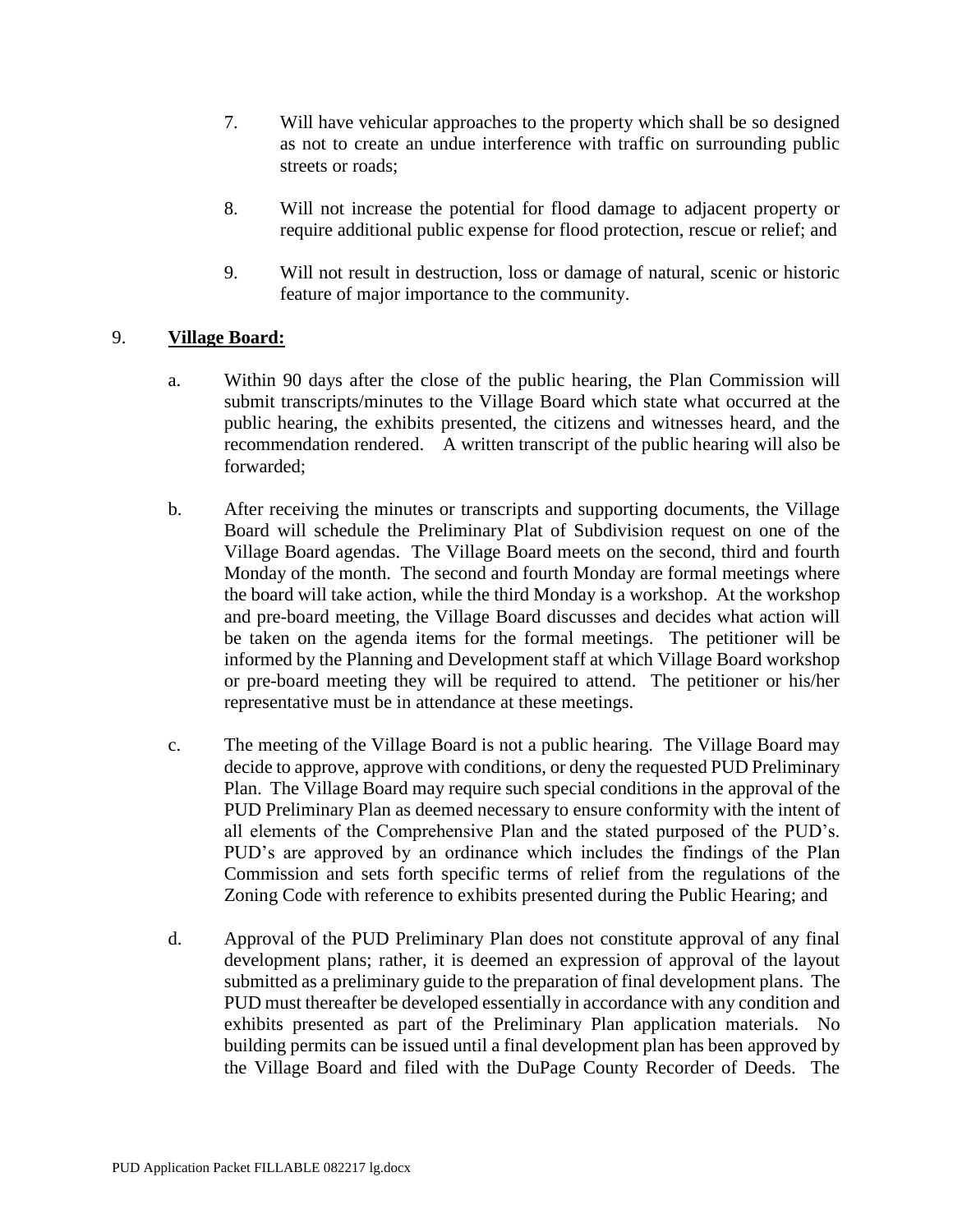Preliminary Plan is not a substitute for the Preliminary Plat of Subdivision required by the Glen Ellyn Subdivision Regulations.

10. **Submittal Deadline:** The PUD Final Plan must be filed with the Department of Planning and Development within six months after the passage and approval of the ordinance approving the Preliminary Plan. The petitioner may petition the Village Board for an extension of the deadline. Such extension is granted by ordinance. Failure to file a Final Plan within the prescribed time will make the Preliminary Plan void. The PUD Final Plan must conform with the Preliminary Plan and any conditions imposed by the Village Board.

## 11. **Required Submittals:**

- a. Application: Completed application for Planned Unit Development Preliminary Plan (form attached);
- b. Reimbursement of Fees Agreement: Signed agreement consenting to reimburse the Village for out of pocket expenses incurred in processing the application.
- c. Final Plan Materials: The following items are from the Glen Ellyn Zoning Code, Section 10-10-15 (E):
	- a. Final architectural and engineering plans and specifications for all development, except plans for detached single-family homes;
	- b. Plans and specifications for all utilities, roadway improvements and drainage, including by way of example and not limitation, all sanitary sewer lines, storm sewer lines, water distribution lines, underground telephone, gas and electric lines, lot and block or site drainage, roads, roadways and walkways;
	- c. If the development constitutes the subdivision of lands, as defined in the Subdivision Regulations ordinance, then the Final Development Plan shall include the Final Plat of subdivision meeting all Village subdivision regulations;
	- d. An accurate legal description of each unsubdivided area, including any common open space or area to be dedicated as open space;
	- e. A dimensioned plat drawn to scale and accurately locating all buildings to be constructed and designating the Special Uses to which each building or land area shall be put;
	- f. Final version of the covenants by which the owner or developer proposes to regulate land and buildings, assure adequate maintenance and security and otherwise protect the proposed development, accompanied by the written representation and warranty of the owner, in form and substance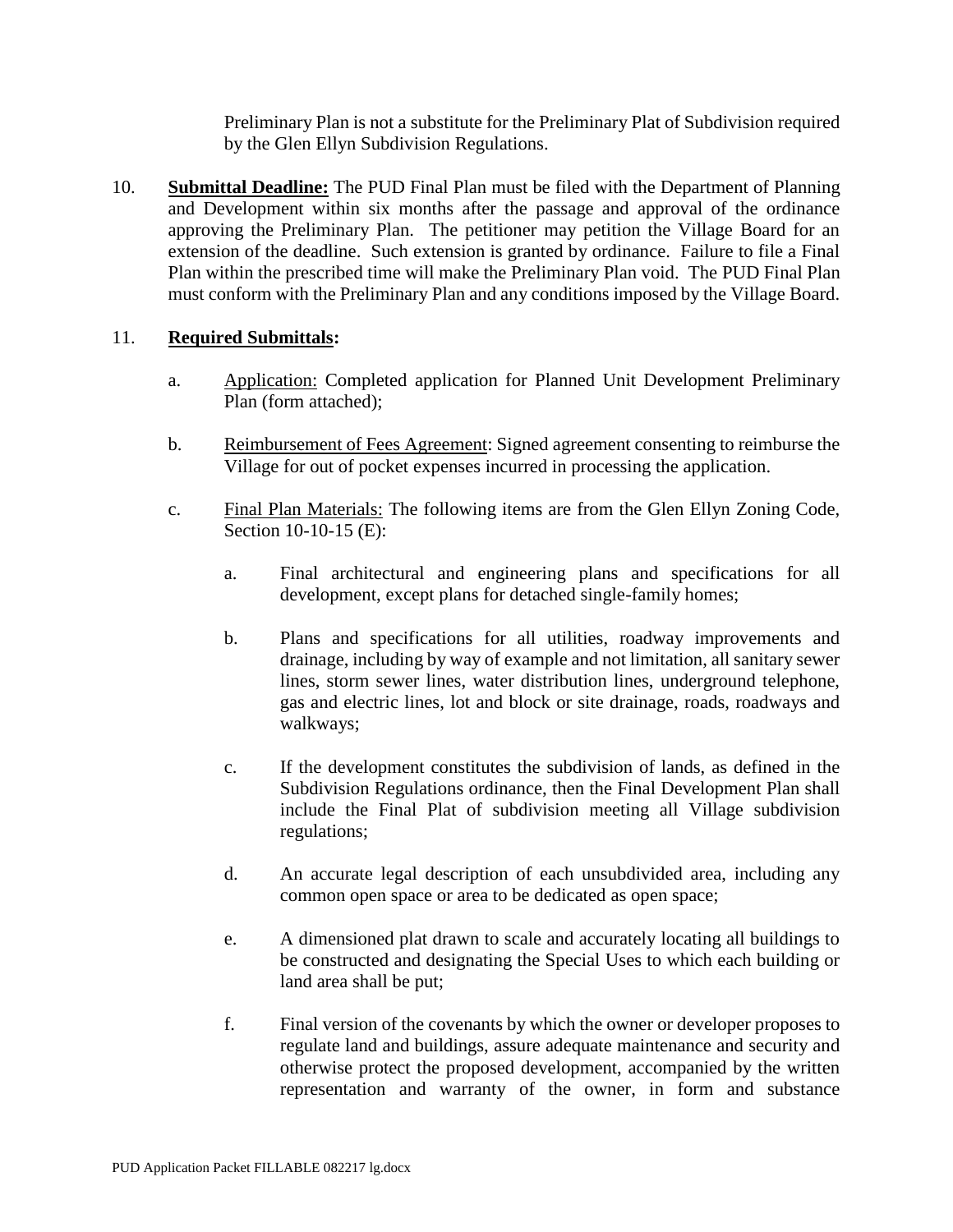satisfactory to the Attorney for the Village, to the effect that said owner of the real property which is the subject of the proposed development will not sell or otherwise dispose of any interest in said property prior to the filing of record of said covenants in the office of the Recorder of Deeds in DuPage County, Illinois;

- g. Such deeds or easement agreements, if any, as are required or approved by the Village Board to convey a suitable ownership interest in any parcels within the proposed development which are to be subject to public ownership by the Village or other public body;
- h. Final construction schedule, stating the date scheduled for final completion of construction work on all buildings, structures, facilities and features within the proposed development;

**NOTE:** For any plans accompanying the PUD Final Plan application which are required to be recorded with the DuPage County Recorder of Deeds, the petitioner should have the surveyor sign a Letter of Authorization (form attached) which designates a representative from the Village of Glen Ellyn as the agent to record the plan.

**NOTE:** The petitioner should be aware that the requirements outline therein are the minimum requirements for processing an application for a PUD Final Plan and that, from time to time, the Plan Commission may require such other information that it deems necessary to determine if the proposed PUD Final Plan meets the intent and requirements of the Zoning Code.

**NOTE:** After the petitioner has prepared the items above, it is recommended that the petitioner submit the application to the Planning and Development staff for review for completeness of the application materials prior to making the required number of copies.

## 12. **PUD Final Plan Review:**

- a. Upon receipt of the required number of packets, the PUD Final Plan application materials will be reviewed by the Plan Commission at one of their regularly scheduled meetings. There is no fee for Final PUD Plan review. The meeting is not a public hearing, however, the petitioner or his/her representative must attend the meeting. It is the responsibility of the petitioner to present the PUD Final Plan and demonstrate in a complete and logical manner and to have available all evidence necessary to support the request. It is advisable, but not required for the petitioner to prepare color versions of the plans (Final plan, landscaping, building drawings, etc.) mounted for presentation purposes;
- b. The recommendation of the Plan Commission will be forwarded to the Village Board in the form of minutes/transcripts of the public meeting. If the Plan Commission determines that the PUD Final Plan contains substantial changes from the Preliminary Plan, the Commission may recommend to the Village Board that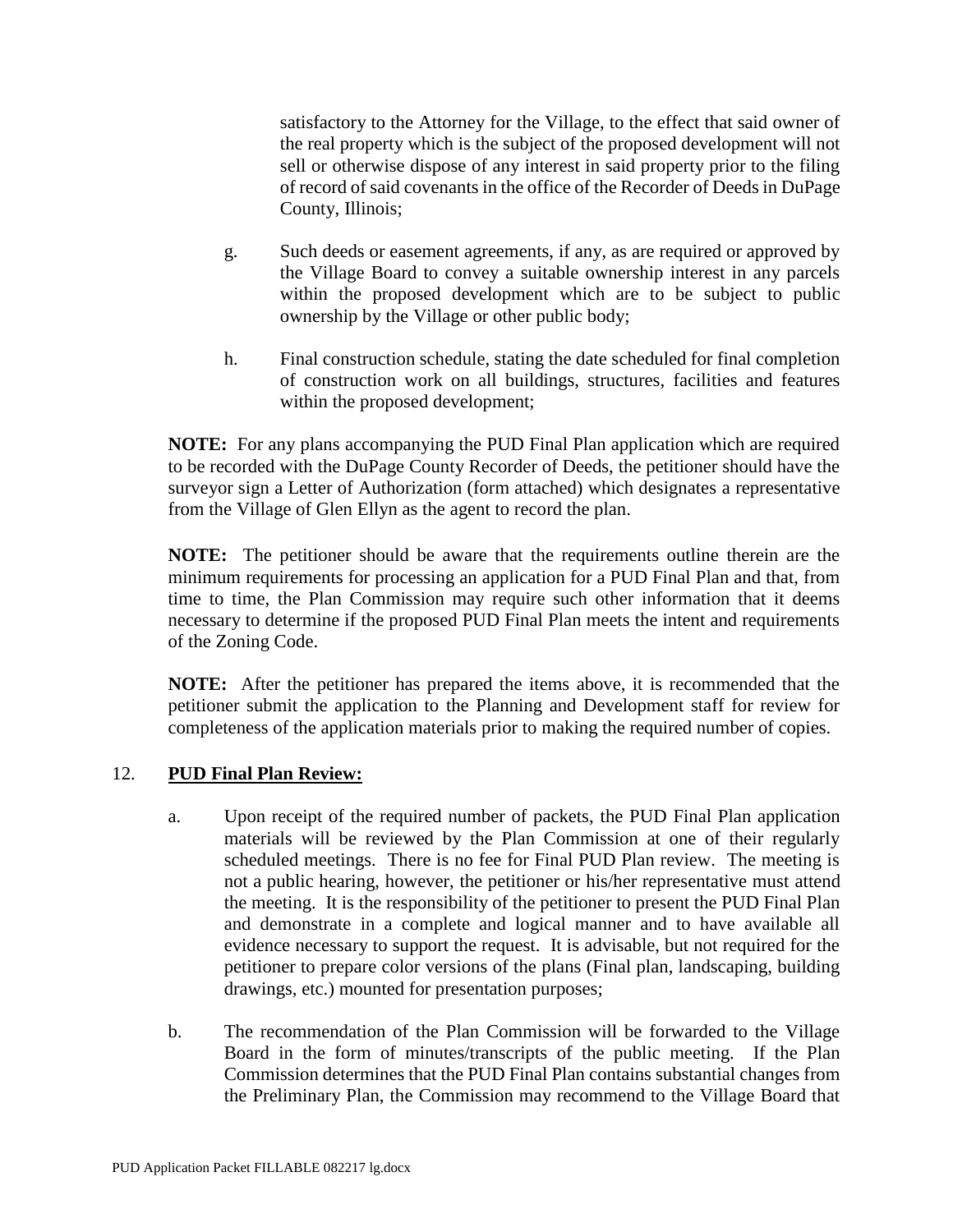that the petitioner submits a revised Preliminary Plan in accordance with the procedure outlined above.

## 13. **PUD Final Plan Approval:**

- a. The Village Board, after receipt of the minutes/transcripts, will approve with or without modifications or conditions, disapprove, or disapprove with recommendations the PUD Final Plan. The decision of the Village Board will be by ordinance;
- b. The PUD Final Plan will constitute the final land use and zoning plat and is required to be filed with the DuPage County Recorder of Deeds. No permit allowing construction of any structure or improvement can be issued until the Final Plan is recorded. The petitioner is responsible for all recording costs. Any proposed amendment to the approved PUD Final Plan requires the submission of Preliminary Plans and Final Plans for such amendment, which require the review and approval procedures set forth above. No building permit, zoning certificate, or certificate of occupancy can be issued for any structure or improvement that is not in compliance with the PUD Final Plan;
- c. The Village may require as a condition of the issuance of a building permit that the petitioner file a surety bond, letter of credit, escrow or a cash deposit to ensure the completion of the project as approved within the period specified. Such bond, letter of credit or escrow agreement is to be deposited in the manner provided by Section 501 of the Glen Ellyn Subdivision Regulations; and
- d. Any application for a PUD which has been denied wholly or in part shall not be resubmitted for a period of one year from the date of the denial except on the grounds of new evidence or proof of change of conditions found to be valid by the Plan Commission or unless the Final Plan was disapproved with recommendations to the petitioner and the newly submitted Final Plan conforms to the recommendations.
- 14. **Time Limitation:** An approved Planned Unit Development will become null and void if a building permit to begin construction has not been applied for within 18 months of the approval by ordinance unless the Village Board grants an extension by ordinance. The petitioner may request such an extension from the Village Board.

Questions may be directed to the Village Planner at 630.547.5250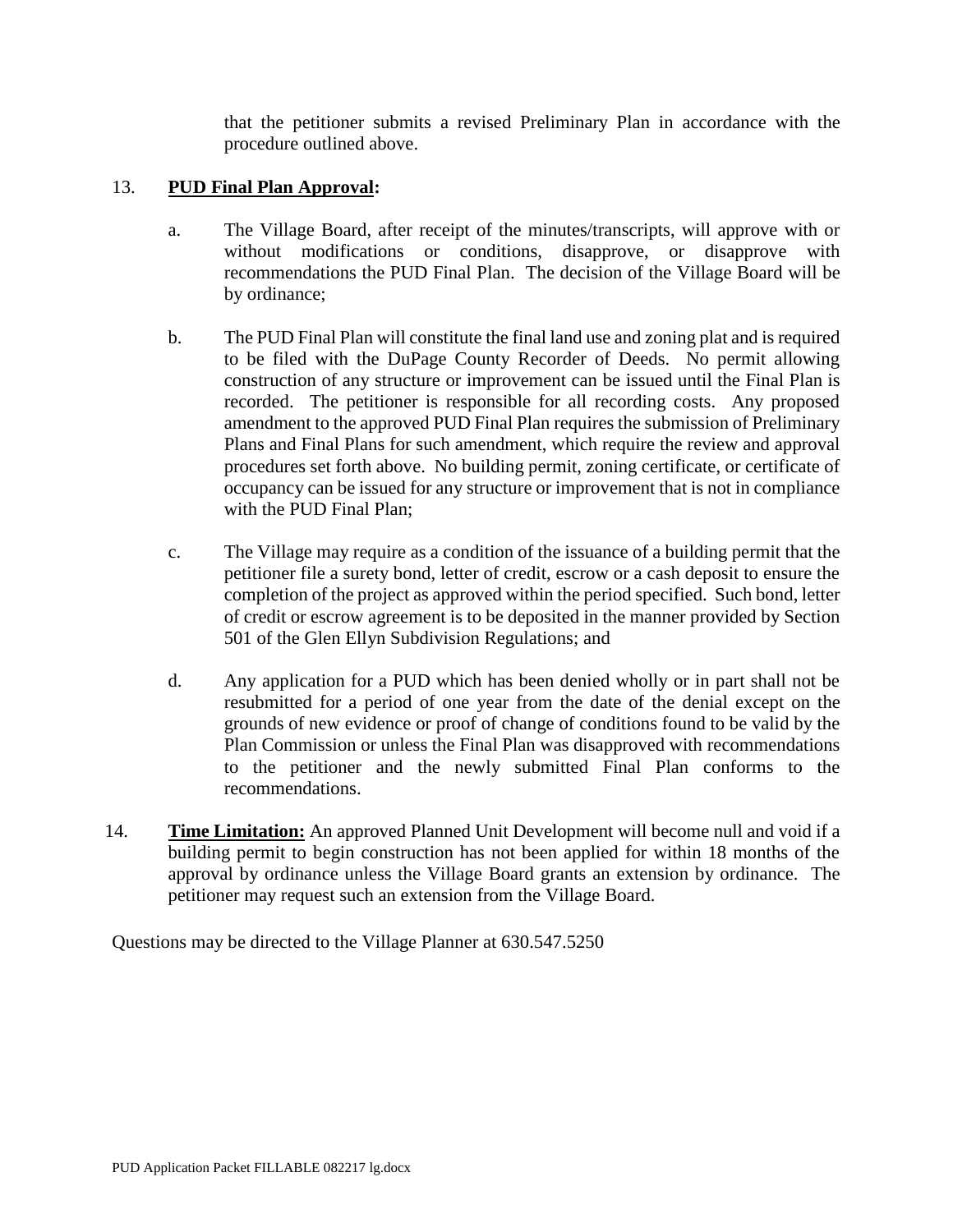#### **APPLICATION FOR APPROVAL OF PRELIMINARY PLANNED UNIT DEVELOPMENT PLAN**  CLEAR PAGE

The undersigned petitions the President and Village Board of Trustees of the Village of Glen Ellyn, Illinois, to consider this Application for approval of a Preliminary Planned United Development Plan (PUD), as described below.

| Type of PUD:                                 |                                                         |
|----------------------------------------------|---------------------------------------------------------|
|                                              | (Residential, Commercial, Other)                        |
|                                              |                                                         |
|                                              |                                                         |
|                                              | Business Phone: (Mobile): (Mobile):                     |
|                                              |                                                         |
|                                              |                                                         |
|                                              | (Owner, Owner Representative, Contract Purchaser, etc.) |
|                                              | Name of Owner(s): $\qquad \qquad$                       |
|                                              |                                                         |
| Legal Description of Property:               |                                                         |
|                                              |                                                         |
|                                              |                                                         |
|                                              |                                                         |
|                                              |                                                         |
|                                              |                                                         |
|                                              |                                                         |
|                                              | Present Use:                                            |
| Requested Use/Construction:                  |                                                         |
|                                              |                                                         |
|                                              |                                                         |
|                                              |                                                         |
| <b>Estimated Date to Start Construction:</b> |                                                         |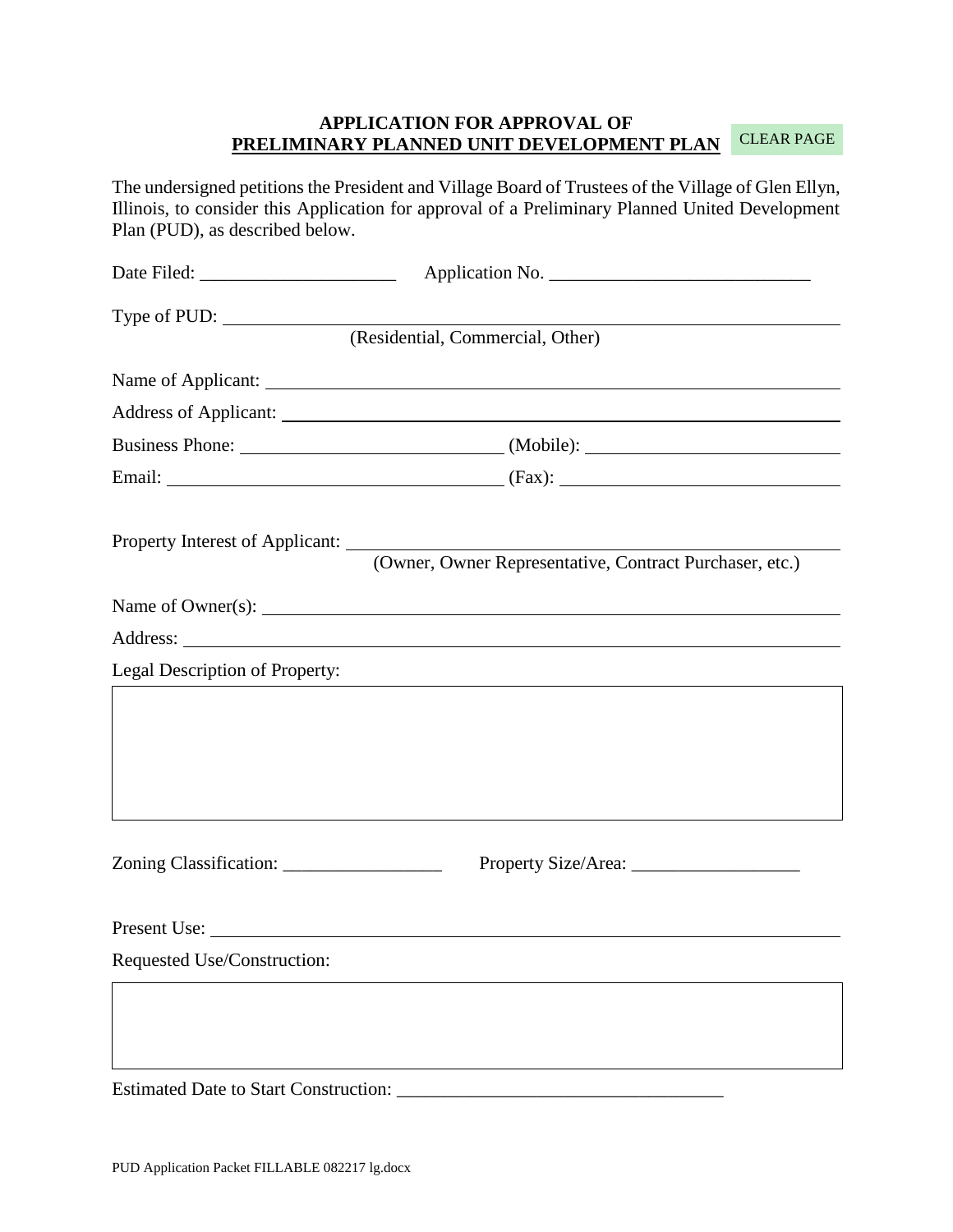#### *(You may attach separate sheets as needed to answer any of the following questions)*

**Narrative Statement** evaluating the economic effects of adjoining property, the effect of such elements as noise, glare, odor, fumes, and vibration on adjoining property, a discussion of the general compatibility with the adjacent and other properties in the district, the effect of traffic, the relationship of the proposed use to the Comprehensive Plan, and how it fulfills the requirements of paragraph (E) of Section 10-10-14 of the Zoning Code:

#### **Describe How the PUD:**

1. Will be harmonious with and in accordance with the general objectives, or within a specific objective of the Comprehensive Plan and/or this Zoning Code: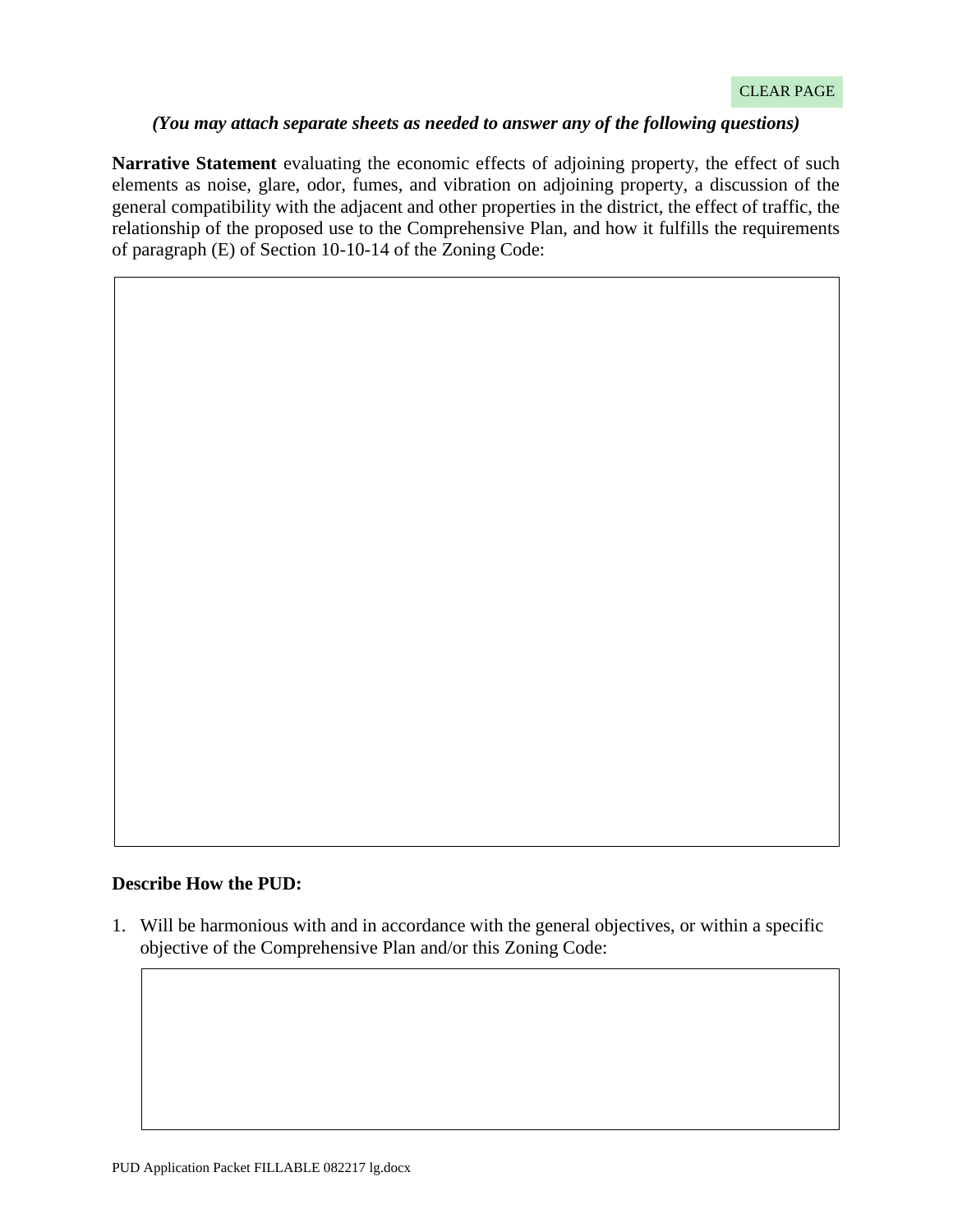2. Will be designed, constructed, operated, and maintained so as to be harmonious and appropriate in appearance with the existing or intended character of the general vicinity and that such use will not change the essential character of the same area:

3. Will not be hazardous or disturbing to existing or future neighborhood uses:

4. Will be served adequately by essential public facilities and services such as highways, streets, police and fire protection, drainage structures, refuse disposal, water, sewers and schools, or that the persons or agencies responsible for the establishment of the proposed use shall be able to provide adequately any such services:

5. Will not create excessive additional requirements at public cost for public facilities and services and will not be detrimental to the economic welfare of the Village: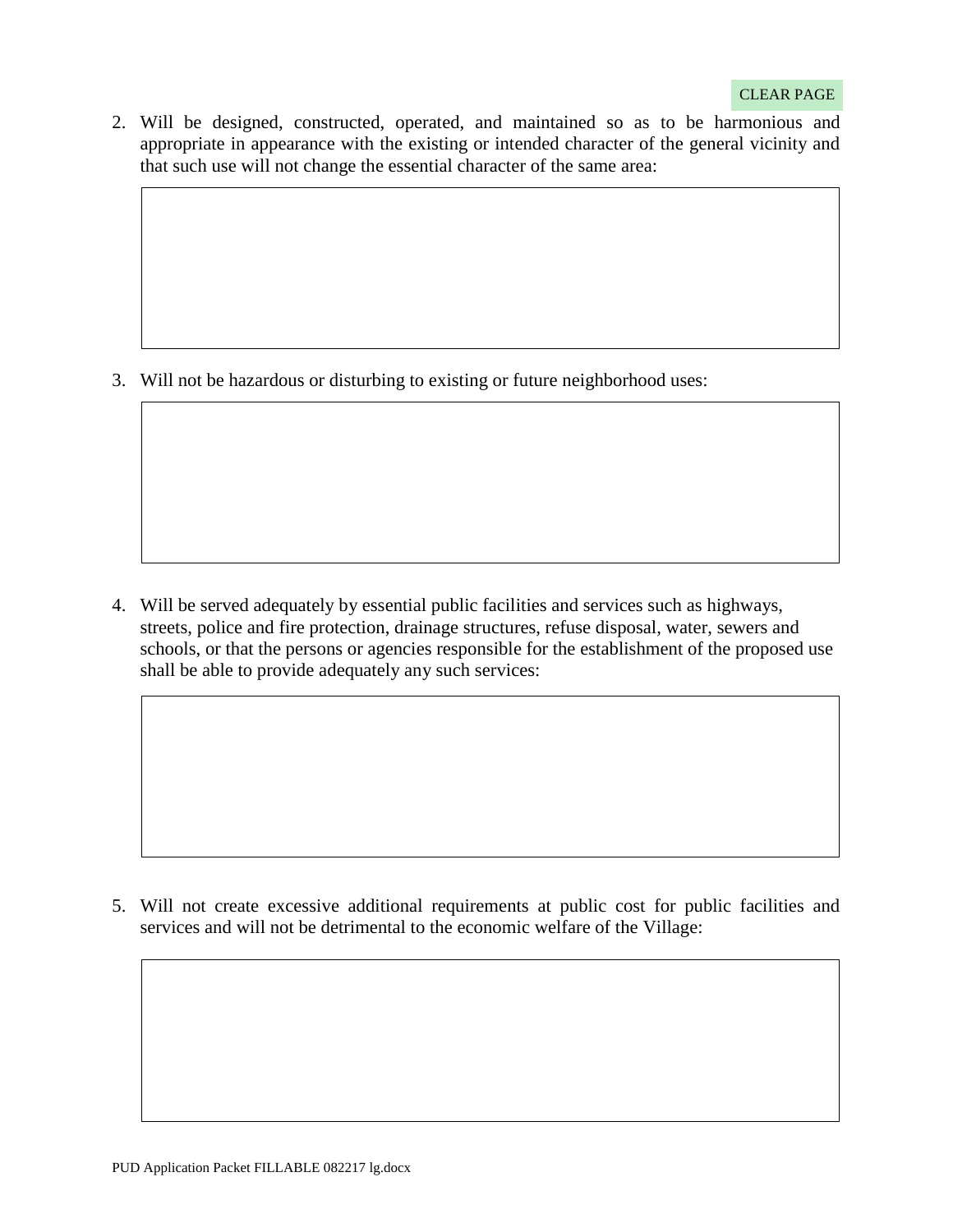6. Will not involve uses, activities, processes, materials, equipment and/or conditions of operation that will be detrimental to any persons, property or the general welfare by reason of excessive production of traffic, noise, smoke, fumes, glare or odors:

7. Will have vehicular approaches to the property which shall be so designed as not to create an undue interference with traffic on surrounding public streets or roads:

8. Will not increase the potential for flood damage to adjacent property or require additional public expense for flood protection, rescue or relief:

9. Will not result in destruction, loss or damage of natural, scenic or historical features of major importance to the community: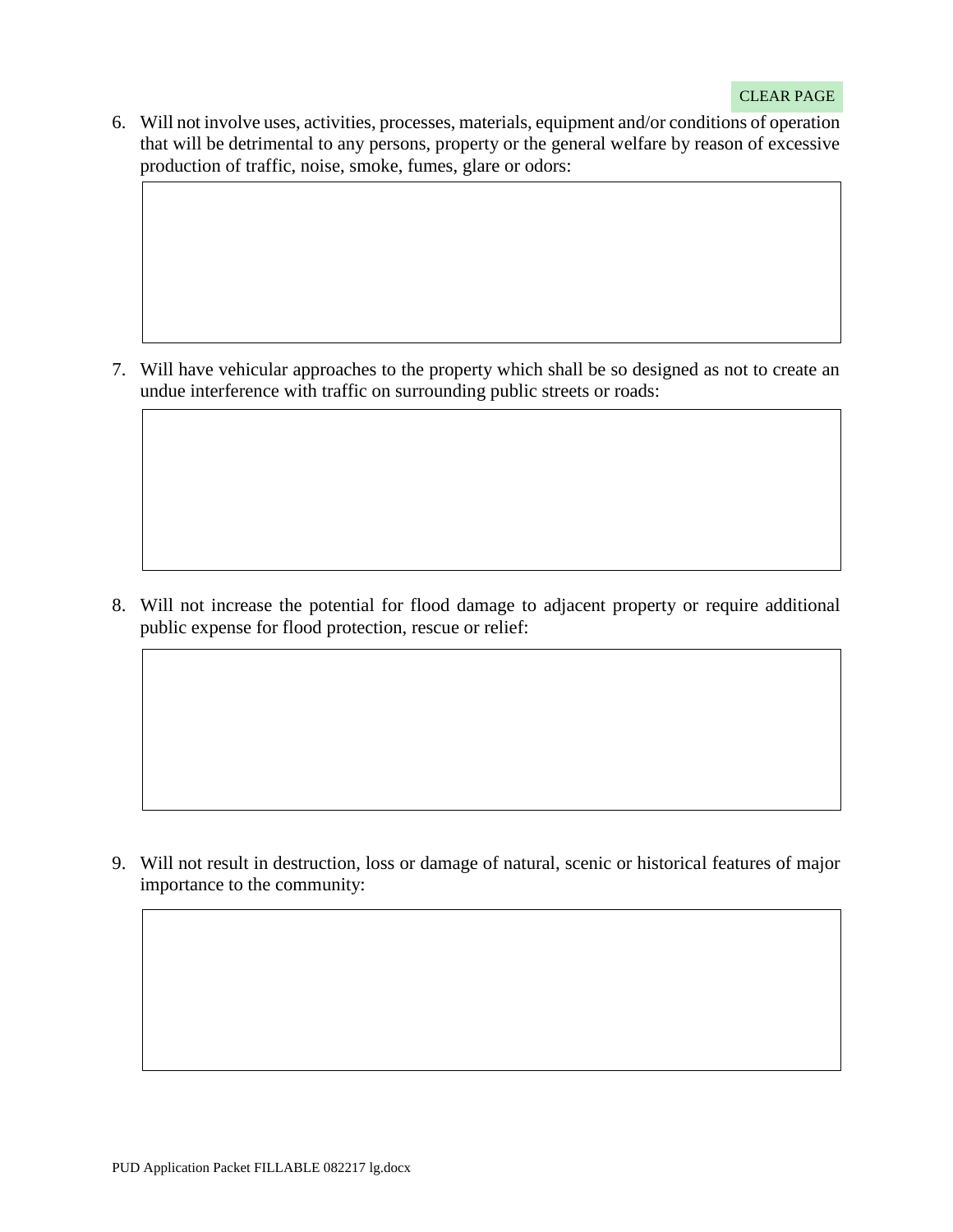I (We) certify that all of the statements and documents submitted as part of this application are true to the best of my (our) knowledge and belief.

I (We) consent to the entry in or upon the premises described in this application by any authorized official of the Village of Glen Ellyn for the purpose of inspection.

I (We) consent to pay the Village of Glen Ellyn all costs incurred for transcribing the public hearing on this application.

| Date | <b>Print Name</b> | Signature of Applicant        |
|------|-------------------|-------------------------------|
| Date | <b>Print Name</b> | <b>Signature of Applicant</b> |
| Date | <b>Print Name</b> | Signature of Applicant        |

## **THE BEST INTERESTS OF THE APPLICANT WILL BE SERVED BY COMPLETING THIS APPLICATION IN DETAIL**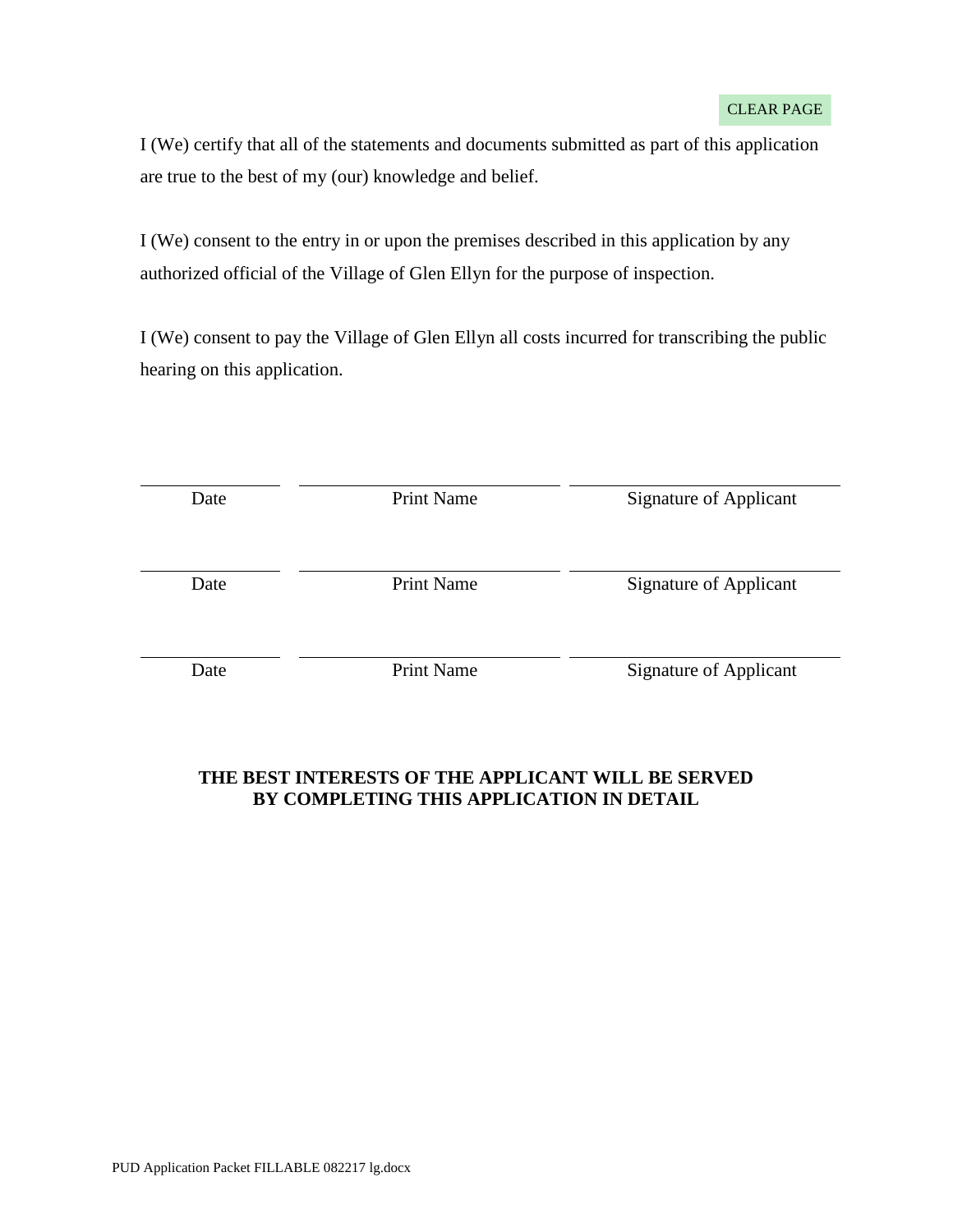## **APPLICATION FOR APPROVAL OF FINAL PLANNED UNIT DEVELOPMENT PLAN**

CLEAR PAGE

|                                              | Common Name of PUD:                                                                                                                                                                                                            |
|----------------------------------------------|--------------------------------------------------------------------------------------------------------------------------------------------------------------------------------------------------------------------------------|
| Type of PUD:                                 | (Residential, Commercial, Other)                                                                                                                                                                                               |
|                                              |                                                                                                                                                                                                                                |
| Name of Applicant: <u>Name of Applicant</u>  |                                                                                                                                                                                                                                |
|                                              |                                                                                                                                                                                                                                |
|                                              | Business Phone: (Mobile): 2008. [2013] (Mobile): 2014. [2013] (Mobile): 2014. [2013] (Mobile): 2014. [2013] (Mobile): 2014. [2014] (Mobile): 2014. [2014] (Mobile): 2014. [2014] (Mobile): 2014. [2014] (Mobile): 2014. [2014] |
|                                              |                                                                                                                                                                                                                                |
|                                              | Property Interest of Applicant: (Owner, Owner Representative, Contract Purchaser, etc.)                                                                                                                                        |
|                                              |                                                                                                                                                                                                                                |
|                                              |                                                                                                                                                                                                                                |
|                                              |                                                                                                                                                                                                                                |
| Legal Description of Property:               | and the control of the control of the control of the control of the control of the control of the control of the                                                                                                               |
|                                              |                                                                                                                                                                                                                                |
|                                              |                                                                                                                                                                                                                                |
|                                              |                                                                                                                                                                                                                                |
|                                              | Zoning Classification: Property Size/Area: 2010 2011 2012                                                                                                                                                                      |
| Requested Use/Construction:                  |                                                                                                                                                                                                                                |
|                                              |                                                                                                                                                                                                                                |
|                                              |                                                                                                                                                                                                                                |
|                                              |                                                                                                                                                                                                                                |
| Date of Preliminary PUD Plan Approval:       |                                                                                                                                                                                                                                |
| <b>Estimated Date to Start Construction:</b> |                                                                                                                                                                                                                                |

\_\_\_\_\_\_\_\_\_\_\_\_\_\_\_\_\_\_\_\_\_\_

Date Signature of Applicant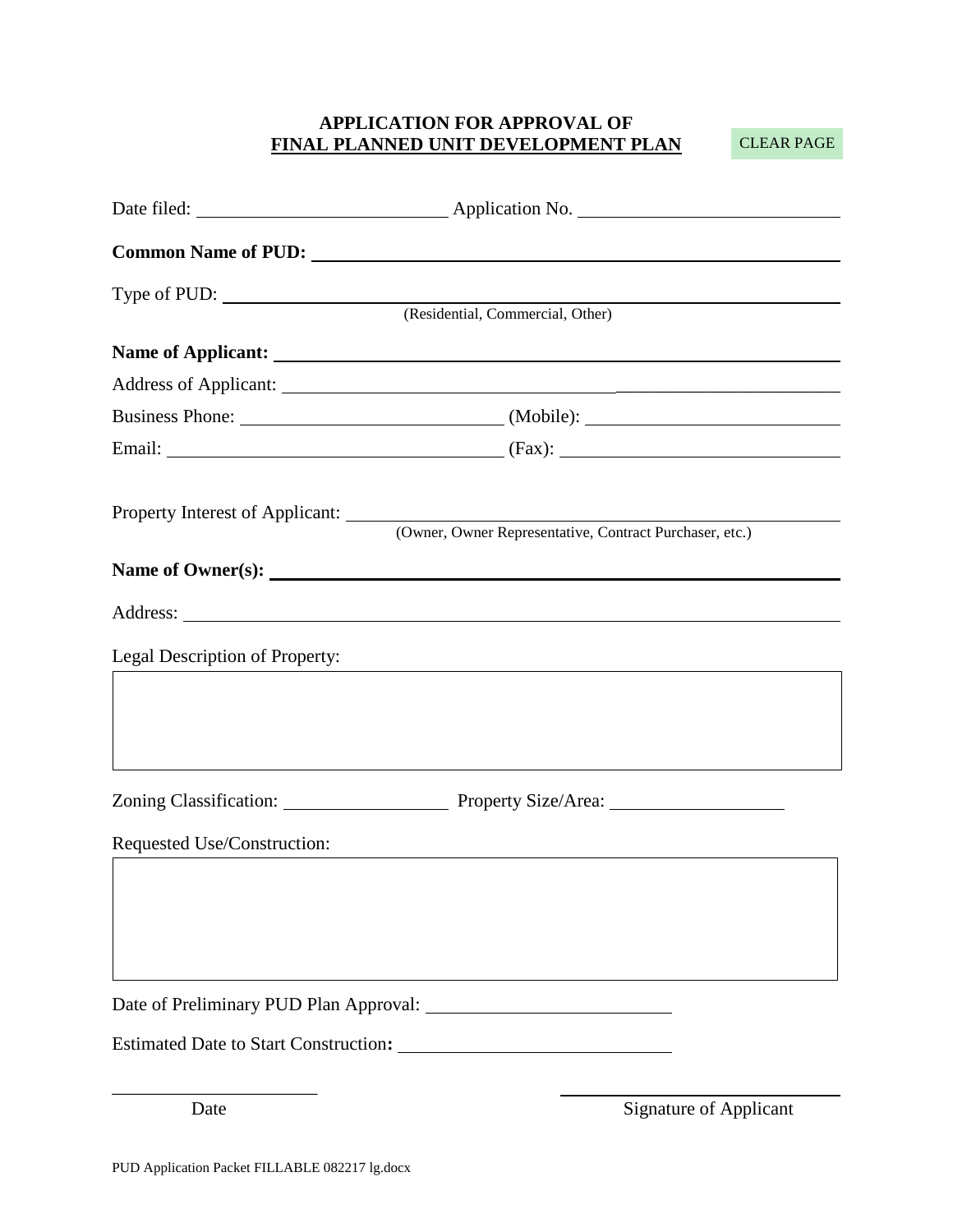## **LETTER OF AUTHORIZATION**

## CLEAR PAGE

I, Registered

Land Surveyor with the State of Illinois, hereby authorize a representative from the Village of Glen Ellyn to record the plat(s) or plan(s) prepared by me for:

> \_\_\_\_\_\_\_\_\_\_\_\_\_\_\_\_\_\_\_\_\_\_\_\_\_\_\_\_\_\_\_\_\_\_\_ Signature

> \_\_\_\_\_\_\_\_\_\_\_\_\_\_\_\_\_\_\_\_\_\_\_\_\_\_\_\_\_\_\_\_\_\_\_ Date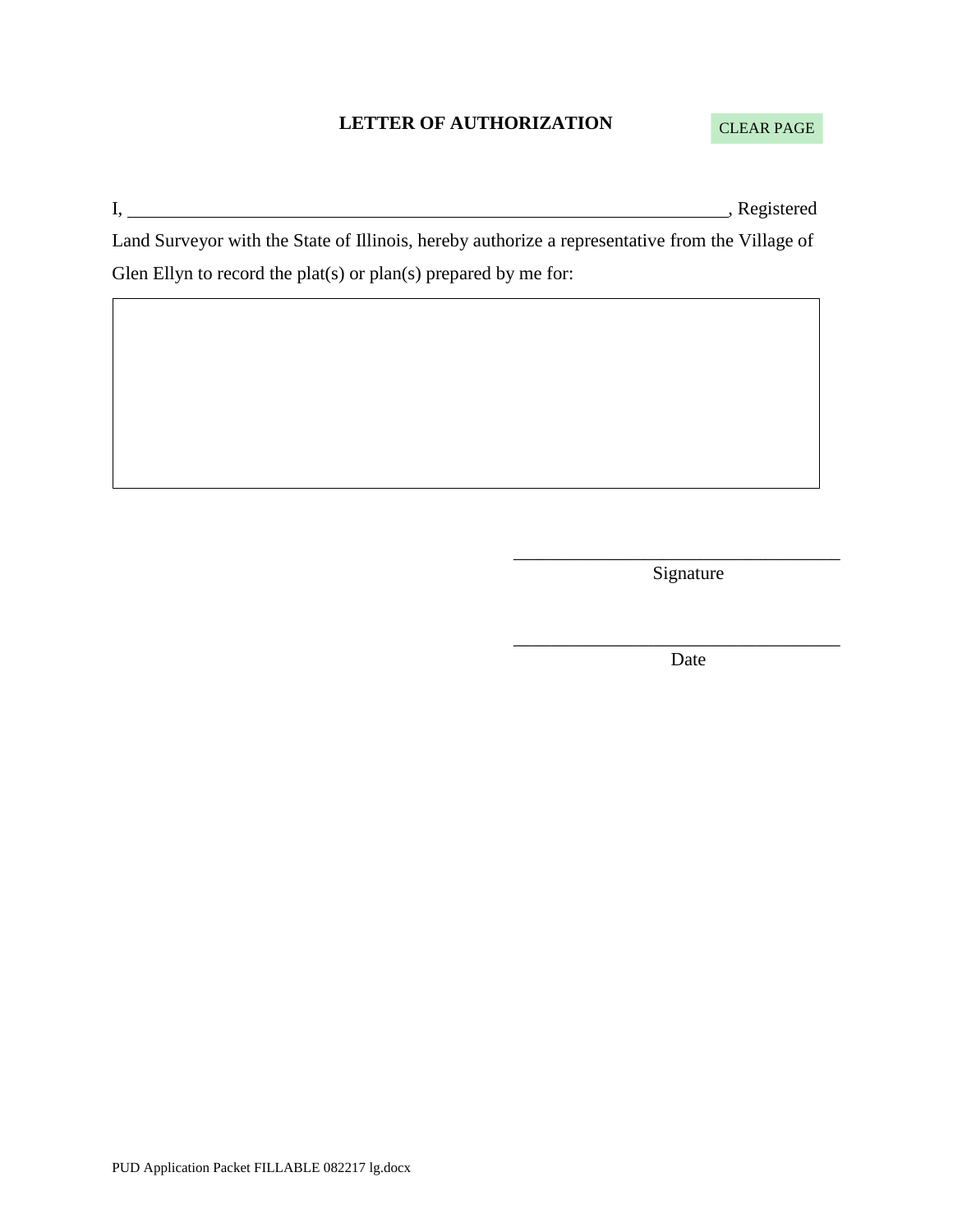## **CLEAR PAGE**

## **OWNERSHIP BY A CORPORATION**

|          | Date: |
|----------|-------|
|          |       |
|          |       |
| Address: |       |

Legal Description:

## LIST ALL SHAREHOLDERS AND OFFICERS/DIRECTORS (AND % OF INTEREST

## OWNED IN EXCESS OF 5% STOCK)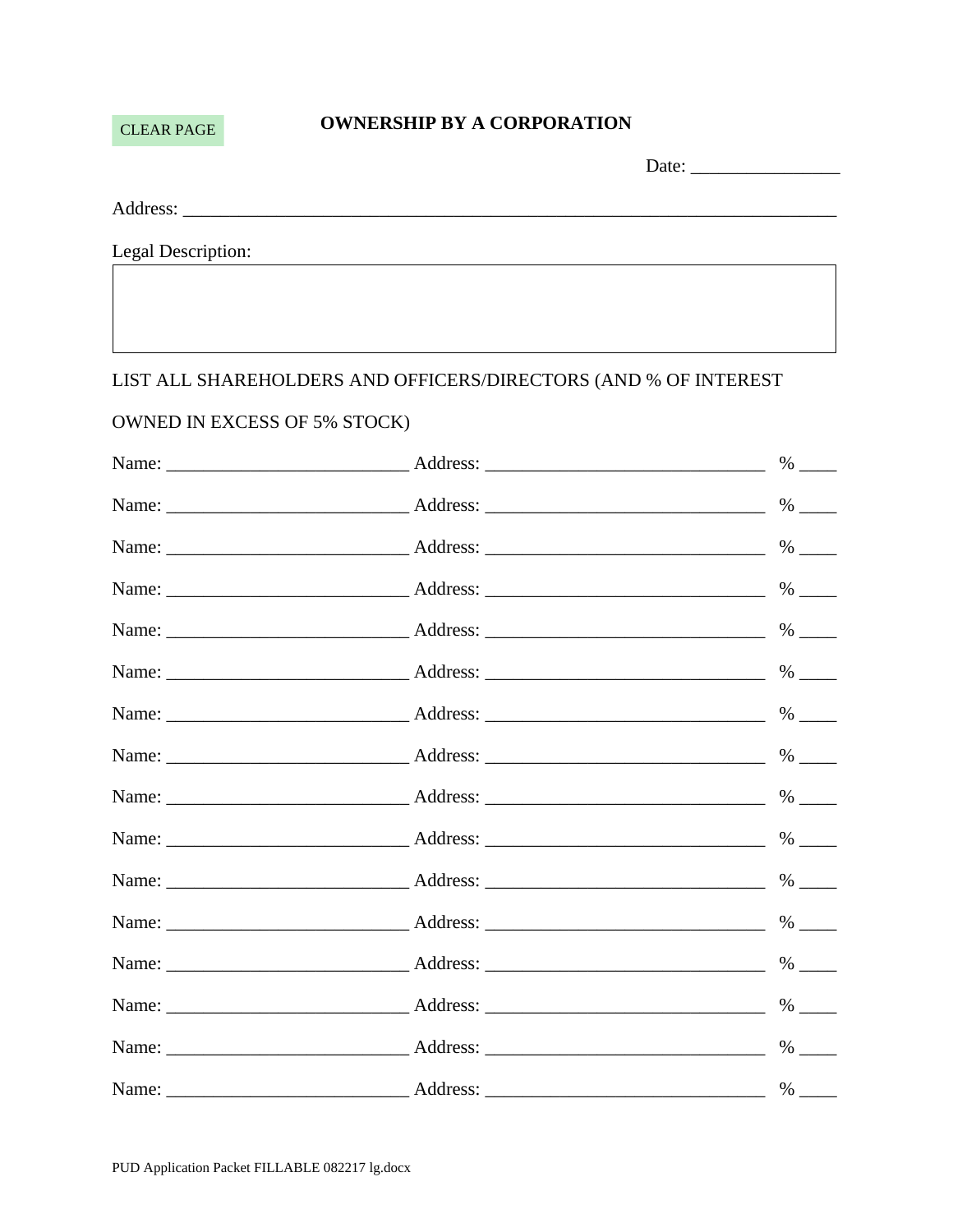## **CLEAR PAGE**

## **OWNERSHIP BY LAND TRUST**

| Legal Description:             | <u> 1989 - Johann Stein, marwolaethau a bhann an t-Amhain an t-Amhain an t-Amhain an t-Amhain an t-Amhain an t-A</u> |
|--------------------------------|----------------------------------------------------------------------------------------------------------------------|
|                                |                                                                                                                      |
|                                | ,我们也不会有什么。""我们的人,我们也不会有什么?""我们的人,我们也不会有什么?""我们的人,我们也不会有什么?""我们的人,我们也不会有什么?""我们的人                                     |
|                                |                                                                                                                      |
|                                |                                                                                                                      |
| <b>LIST ALL BENEFICIARIES:</b> |                                                                                                                      |
|                                |                                                                                                                      |
|                                |                                                                                                                      |
|                                |                                                                                                                      |
|                                |                                                                                                                      |
|                                |                                                                                                                      |
|                                |                                                                                                                      |
|                                |                                                                                                                      |
|                                |                                                                                                                      |
|                                |                                                                                                                      |
|                                |                                                                                                                      |
|                                |                                                                                                                      |
|                                |                                                                                                                      |
|                                |                                                                                                                      |
|                                |                                                                                                                      |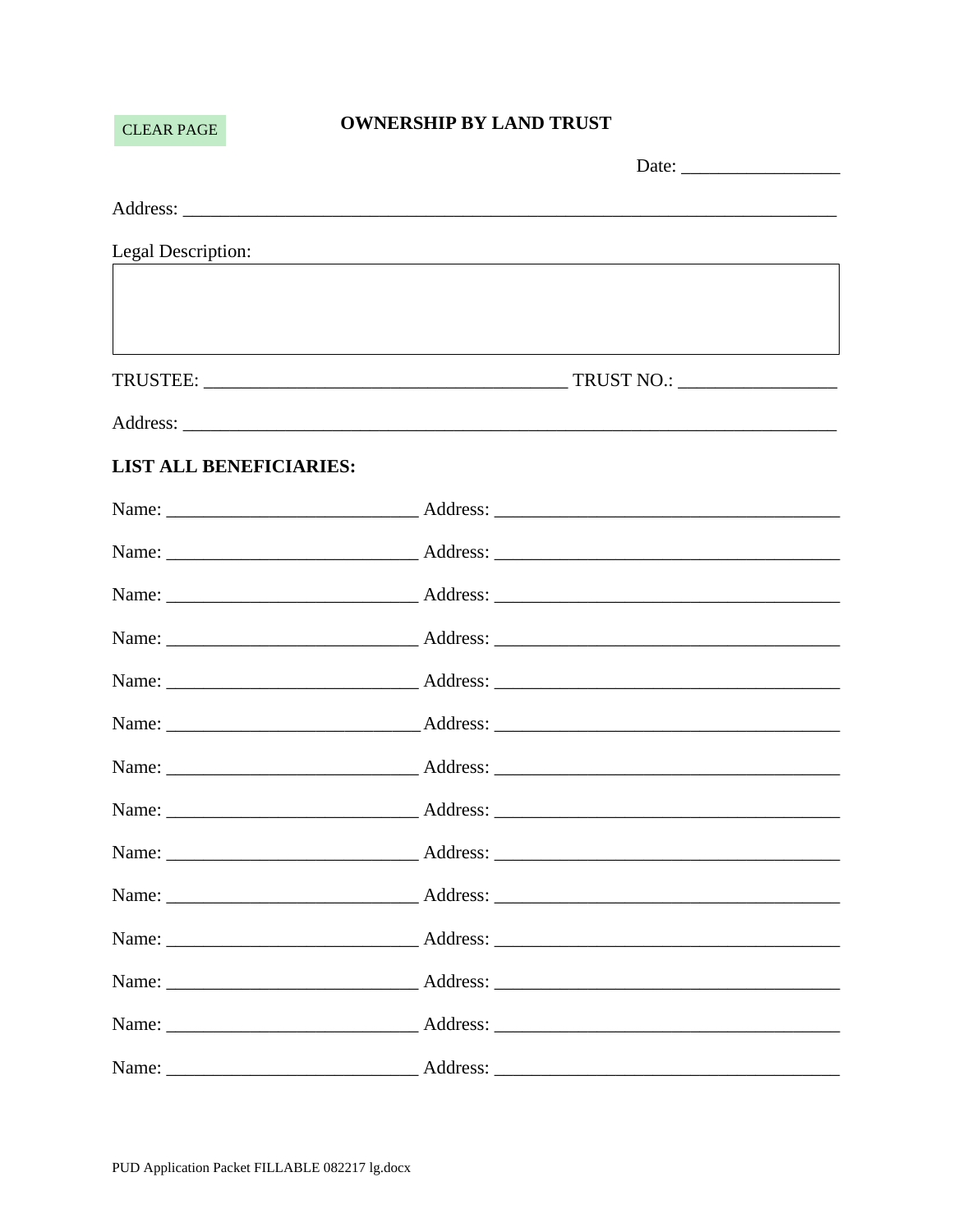## **KANE DUPAGE SOIL AND WATER CONSERVATION DISTRICT LAND USE OPINION**

A Land Use Opinion from the Kane DuPage Soil and Water Conservation District may be required to be submitted with an application for approval of a Planned Unit Development. If a Land Use Opinion is required for your project, the required fee and application should be submitted directly to the Kane DuPage Soil and Water Conservation District.

A link to this typing enabled form can be found at: <http://www.kanedupageswcd.org/pdfs/LUO/LandUseOpinionApp13.pdf>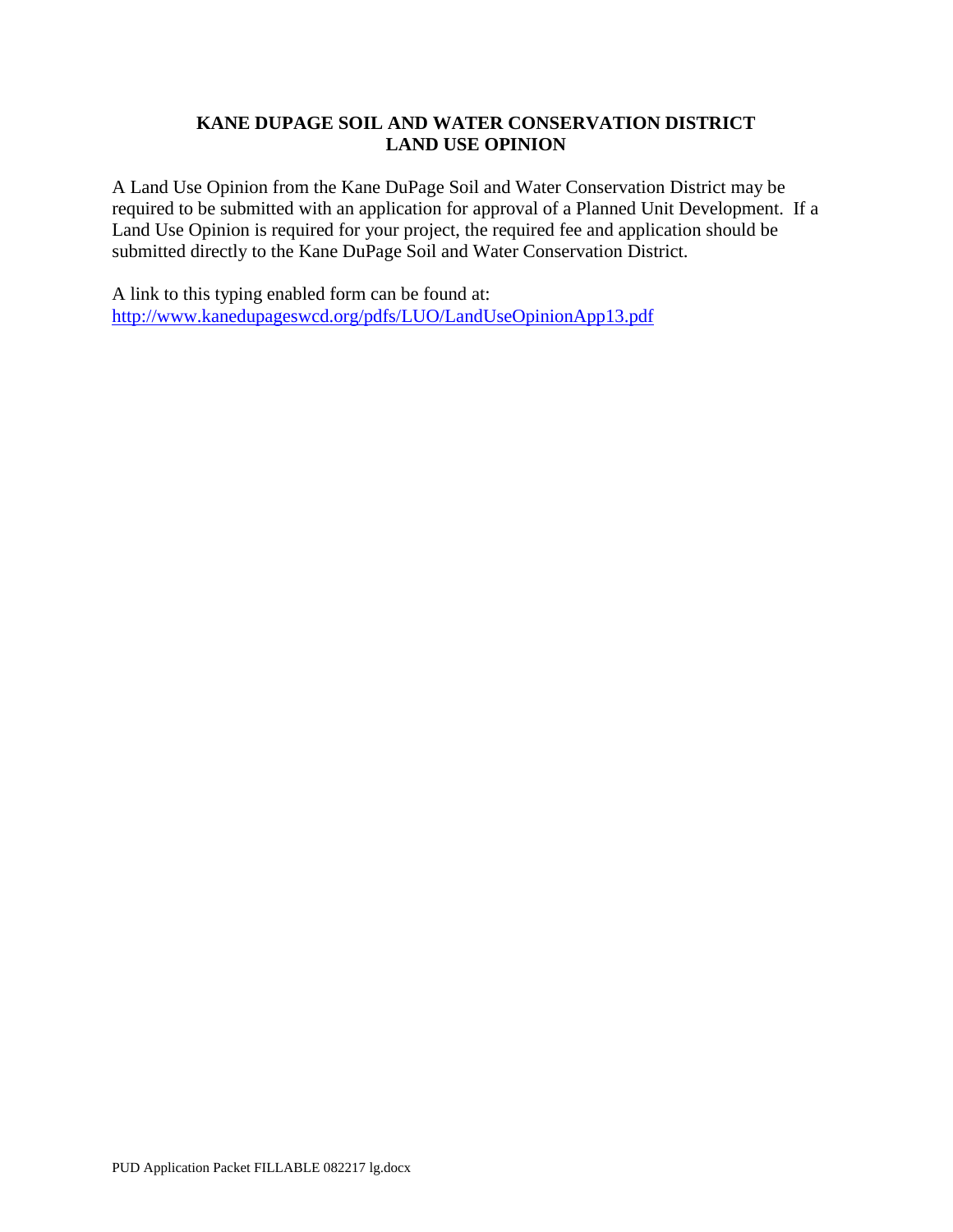## **IDNR ENDANGERED SPECIES CONSULTATION**

An Endangered Species Consultation may be required for your project. If an Endangered Species Consultation is required as part of your application, the Online Ecological Compliance Assessment Tool (EcoCAT) must be completed and a copy of the final report from the Illinois Department of Natural Resources (IDNR) should be included in your Planned Unit Development application packet. The online EcoCAT information and application can be found at [https://dnr.illinois.gov/ecopublic/.](https://dnr.illinois.gov/ecopublic/)

Below is information directly from the EcoCAT Frequently asked Questions, regarding which actions require consultation and which are exempt from consultation.

What actions require consultation?

Any action that will change existing environmental conditions, i.e. anything that disturbs the land, water, or air. Examples include:

- construction
- discharge of pollutants or application of chemicals into the air, water, or land
- dredging any naturally occurring materials
- re-zoning from a non-urban classification to an urban classification (e.g. from agricultural to residential) or a change from one urban classification to another on land not used in its entirety for the original classification
- subdivision and other development plats
- infrastructure alterations (utilities, roads, sewers)
- land management
- alteration, removal, excavation or plowing of non-farmed, non-cultivated areas
- altering existing topography
- annexations
- parks, stream, or lake modifications

What actions are exempt from consultation?

Unless it is evident that they could directly or indirectly affect an endangered or threatened species or a Natural Area, the following actions are exempt from consultation:

- mowing within maintained highway rights-of-way
- routine resurfacing and application of oil and gravel to existing roads
- maintenance or repair of existing structures
- actions under a Department-approved management plan undertaken to maintain or improve natural ecosystem conditions or to re-establish pre-settlement vegetation conditions (such as prescribed burns, spot application of herbicides or brush clearing)
- maintenance of existing lawns, yards, and ornamental plantings
- routine cultivation of agricultural lands
- change of zoning requests for land currently zoned, developed, and used in its entirety for commercial, industrial, or residential purposes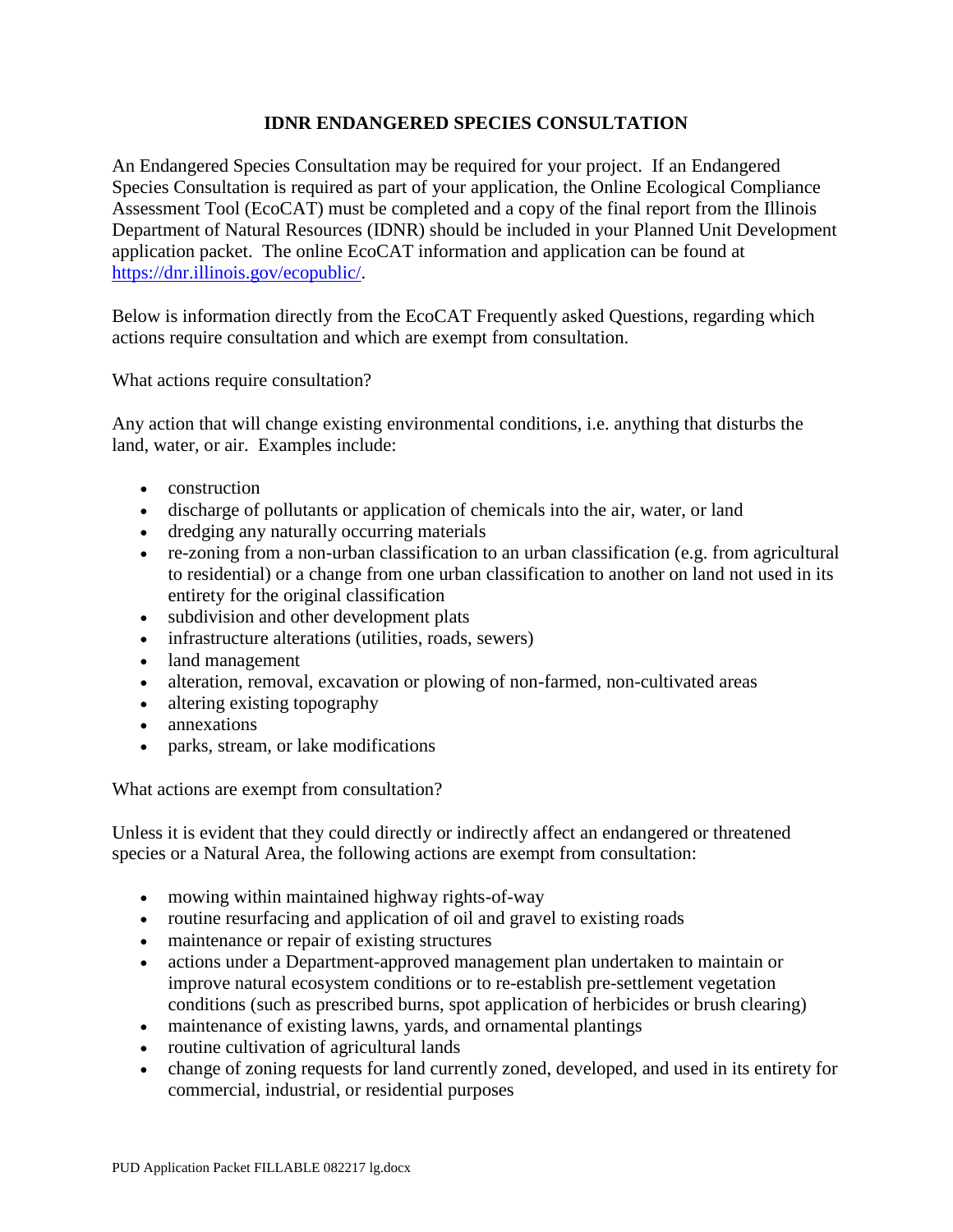## **REIMBURSEMENT OF FEES AGREEMENT**

|      |                 | <b>CLEAR PAGE</b>                   |                                                                                                                                                                                                                                      |
|------|-----------------|-------------------------------------|--------------------------------------------------------------------------------------------------------------------------------------------------------------------------------------------------------------------------------------|
|      |                 |                                     | Village of Glen Ellyn Acct: #<br>Initial Deposit Amount:                                                                                                                                                                             |
| I.   |                 |                                     | DESCRIPTION OF PROJECT: University of the contract of the contract of the contract of the contract of the contract of the contract of the contract of the contract of the contract of the contract of the contract of the cont       |
| Π.   |                 | <b>OWNER:</b>                       |                                                                                                                                                                                                                                      |
|      | A.              |                                     | Owner of Property:                                                                                                                                                                                                                   |
|      | <b>B.</b>       |                                     | Owner's Address: New York Contract to the Second Contract of the Second Contract of the Second Contract of the Second Contract of the Second Contract of the Second Contract of the Second Contract of the Second Contract of        |
|      | $\mathcal{C}$ . |                                     | Owner's Home Phone Number: Fax: Fax:                                                                                                                                                                                                 |
|      | D.              |                                     | Owner's Work Phone Number: University of the University of the University of the University of the University of the University of the University of the University of the University of the University of the University of t       |
|      | E.              |                                     |                                                                                                                                                                                                                                      |
|      | F.              |                                     | If Owner is a Land Trust or Corporation, the attached disclosures of interest should be                                                                                                                                              |
|      |                 | filled out.                         |                                                                                                                                                                                                                                      |
| III. |                 | PERSON MAKING REQUEST (Petitioner): |                                                                                                                                                                                                                                      |
|      | A.              |                                     | Name of Petitioner:                                                                                                                                                                                                                  |
|      | <b>B.</b>       |                                     | Petitioner's Address: New York Contact the Contract of the Contract of the Contract of the Contract of the Contract of the Contract of the Contract of the Contract of the Contract of the Contract of the Contract of the Con       |
|      | $C_{\cdot}$     |                                     | Petitioner's Home Phone Number:<br>expansion of the Second Second Second Second Second Second Second Second Second Second Second Second Second Second Second Second Second Second Second Second Second Second Second Second Seco     |
|      | D.              |                                     |                                                                                                                                                                                                                                      |
|      | E.              |                                     | Petitioner's E-mail: University of the set of the set of the set of the set of the set of the set of the set of the set of the set of the set of the set of the set of the set of the set of the set of the set of the set of        |
| IV.  |                 | <b>LOCATION OF PROPERTY:</b>        |                                                                                                                                                                                                                                      |
|      | A.              |                                     |                                                                                                                                                                                                                                      |
|      | <b>B.</b>       |                                     | Acreage of Parcel: <u>Contract Contract Contract Contract Contract Contract Contract Contract Contract Contract Contract Contract Contract Contract Contract Contract Contract Contract Contract Contract Contract Contract Cont</u> |
|      | $\mathcal{C}$ . | Permanent Index Number(s):          |                                                                                                                                                                                                                                      |

D. Legal Description (Please attach)

### V. REIMBURSEMENT OF FEES:

The Ordinances of the Village require the owners of property, or individuals seeking to utilize property, to receive approval by ordinance or the issuance of a permit to undertake various uses or improvements of property in the Village. These uses can include requests for textual or map changes in the Zoning Ordinance, applications for building permits, requests for zoning relief and other similar requests. The Village has established a fee schedule for the anticipated use of staff time in processing such petitions or applications. In many cases, however the Village cannot reasonably evaluate the validity or compliance of the petition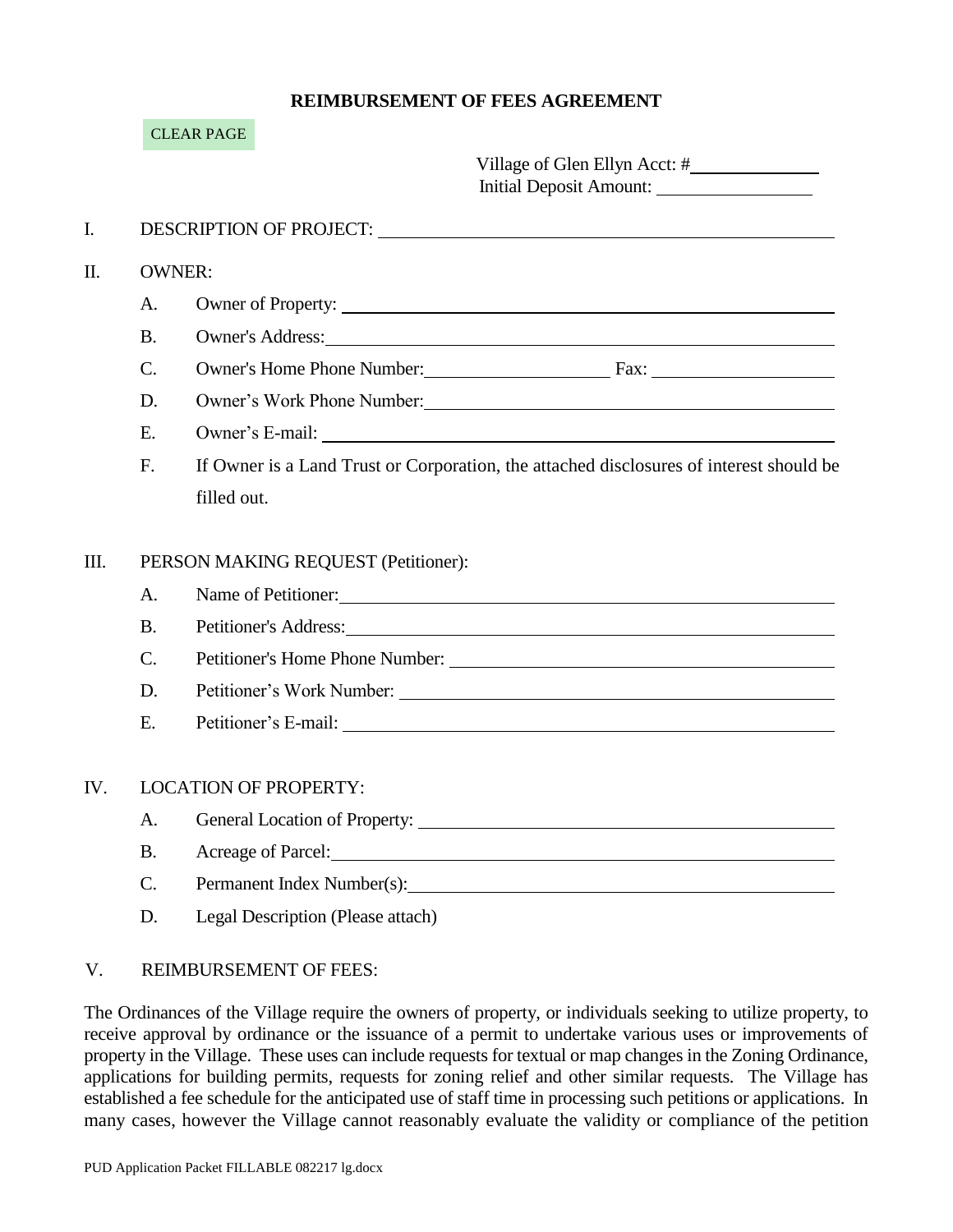or application with the Ordinances of the Village without the use of reports from various consultants. In some cases, the application or petition requires among other things, public hearings and associated public notice costs, preparation of minutes or transcripts from the public hearing or meeting, recording costs of Ordinances and the preparation of reports by consultants whose services require the payment of out-of-pocket expenses by the Village. These expenses would not have been incurred but for the petition or application. The Village does not intend to seek to make a profit on its utilization of such consultants, but requires that the applicant, or the person receiving benefit, shall be obligated to reimburse the out-ofpocket expenses incurred by the Village. The Village shall seek to employ consultants who shall charge rates consistent with those paid by private parties who seek similar consulting services. The Village intends, through this Agreement, to cause the payment of out-of-pocket expenses and to require the creation of an escrow fund to guarantee that the petition or application will not result in the citizens of the Village being required to pay for costs incurred at the request of the owner or applicant.

This document shall constitute a contract when an application is made for a license, permit, request for zoning relief or other approval involving the use of real property. Should the Village, in its sole and exclusive discretion, determine that it is necessary or desirable for the Village to obtain professional services, including, but not limited to, attorneys, engineers, planners, architects, surveyors, court reporters, traffic, drainage or other consultants, including full and/or part time site inspection services during the actual construction of any required improvements, and/or to incur costs related to any required notices or recordations, in connection with any application or petition filed by the petitioner then the petitioner and owner shall be jointly and severally liable for the payment of such professional fees and costs, as shall actually be incurred by the Village. The Planning and Development Director is hereby authorized to assign the above described services to the Village staff or to consultants, as the Director deems appropriate and without prior notification to the petitioner.

Any application or petition to be reviewed by the Planning and Development Department or by the Plan Commission shall require the petitioner to establish an escrow account with the Village in an amount determined by the Planning and Development Director to reimburse the Village for all out of pocket costs associated with the request. These out of pocket costs will cover such things as services provided by the Village's consulting engineer, consulting attorney, consulting planner, traffic consultant, wetland consultant, landscape consultant, architectural consultant, appraiser and transcriber, among others, as well as reproduction costs, public hearing notice costs, recording costs, etc. Along with the application the petitioner shall also submit a signed copy of this agreement thereby acknowledging and agreeing to reimburse the Village for all out of pocket costs associated with the application or petition.

This agreement shall be accompanied by an initial deposit in an amount to be determined by the Director of Planning and Development but shall be no less than \$500. The Village will provide an itemized list of Village expenses incurred related to any charge to the escrow account, and the petitioner shall deposit funds to reimburse the Village for those expenses upon notice from the Village that the deposit has dropped below \$300. If the expenses are not reimbursed, then reviews meetings and permits associated with out of pocket costs will cease, and the request will not be moved forward through the review process. At the completion of the review process, and development of the project, if appropriate, any remaining balance from the deposit will be returned to the petitioner, without interest, after all expenses have been paid.

The Village shall deduct the incurred expenditures and costs from the funds deposited. If the remaining deposit balance falls below \$300.00, the petitioner, upon notice by the Village, shall be required to replenish the deposit to its initial amount. The Village shall mail the petitioner regular invoices for the